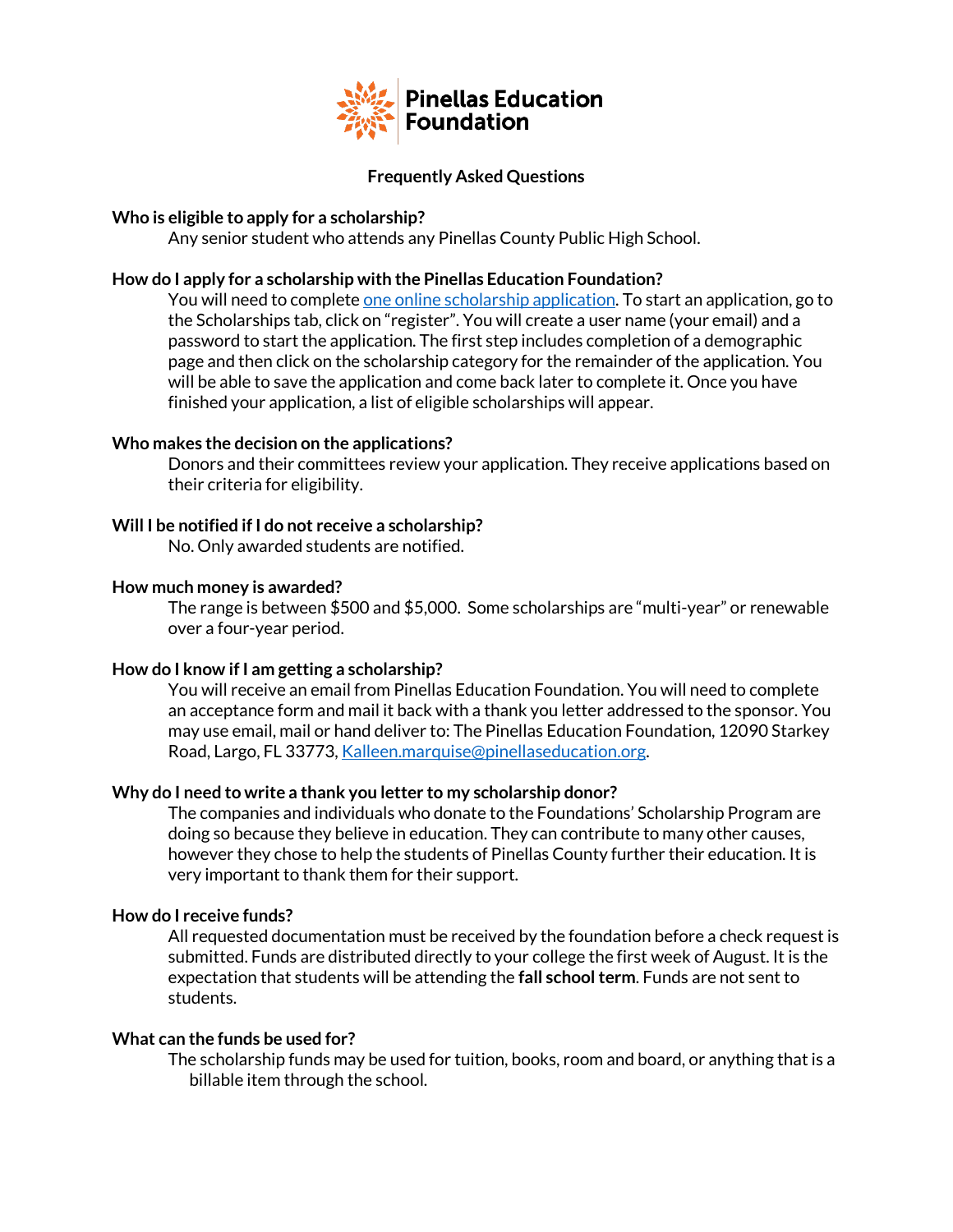# **When are funds received?**

Funds are sent the first week of August. It is the expectation that students will be attending the **fall school term**.

# **Are funds sent by semester?**

No. The Pinellas Education Foundation sends the school the entire award amount in August.

# **What if I change schools between semesters?**

You must send a written letter showing your withdrawal from that school and indicate your new school. You must request a refund from your current school as a withdrawn student. Once we receive the unused portion of the scholarship, we will then issue it to the new school.

# **What if I do not complete the withdrawal process and notify Pinellas Education Foundation?**  You will forfeit any unused scholarship monies.

# **What if my school says they did not receive funds?**

Please allow two to three weeks from the check date so the school has time to process the check and put it in your student account. If they still say they do not have the funds, please email you name, name of scholarship, the school and the last four digits of your Social Security number t[o Kalleen.marquise@pinellaseducation.org.](mailto:Kalleen.marquise@pinellaseducation.org) We will respond via email with the check number and check date. Once the school deposits your check, it is your responsibility to continue working with the school to verify and locate funds.

# **My scholarship is renewable, what does that mean and how do I renew it?**

A renewable scholarship means that the sponsor has decided based on your application that it is possible they will fund additional years of college. You are required to submit by **July 15th** of each year the following:

- 1. **Official transcript** from college showing that you have maintained a minimum 3.0 grade point average and been a full time student (12 credit hours)
- 2. A **thank you letter to the donor**
- 3. Your **fall course schedule**. The letter and course schedule may be emailed to [Kalleen.marquise@pinellaseducation.org.](mailto:mailtoKalleen.marquise@pinellaseducation.org)

# **How do I know if it has been accepted and renewed?**

You will receive an email from Pinellas Education Foundation advising you on the status of the renewal.

# **Are all scholarships renewable?**

No. When you receive the original acceptance letter, it states whether it is a renewable scholarship or not.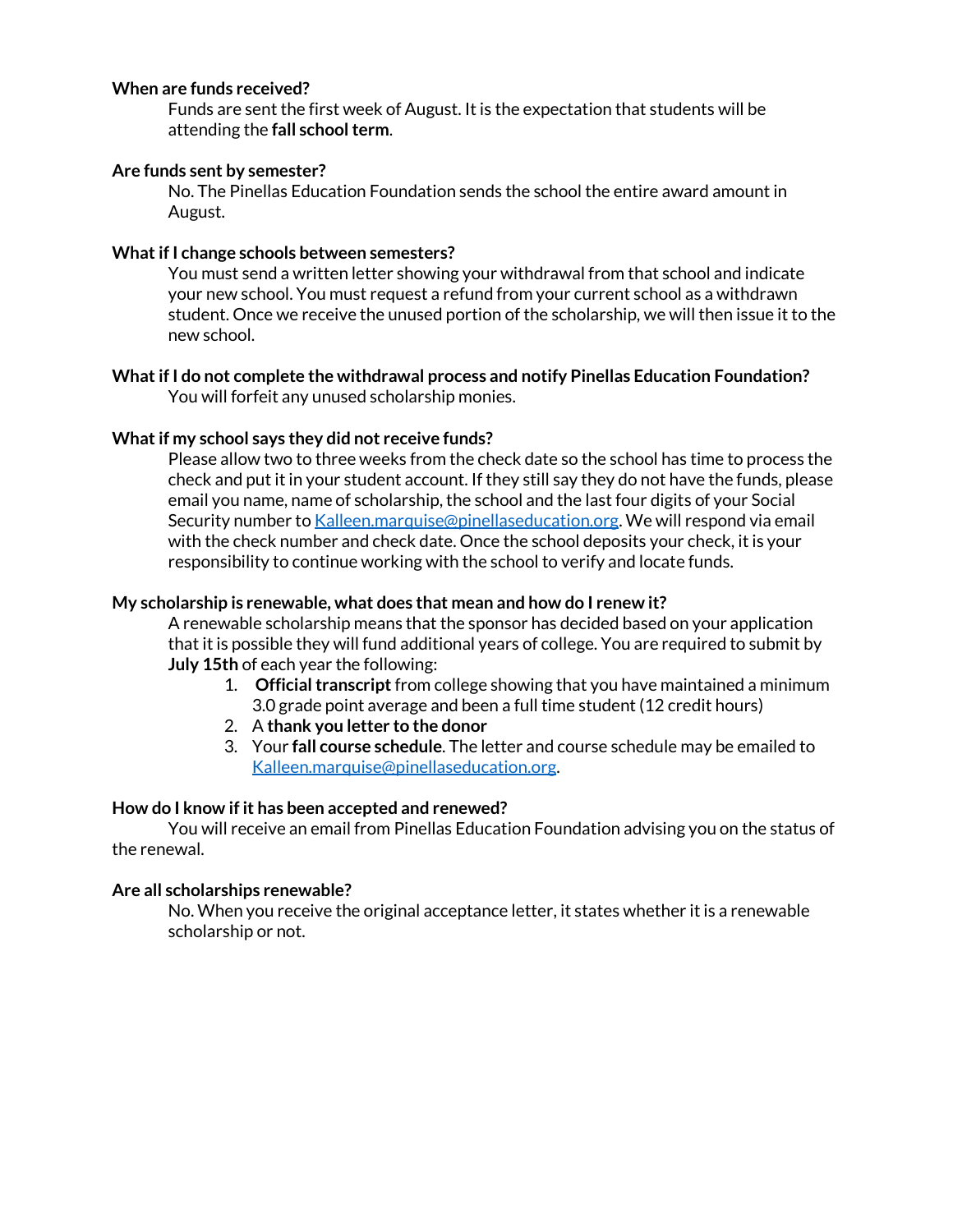# **Catalog of Traditional Scholarships**

**Scholarship Name: Aida White Memorial Scholarship Sponsor: Pinellas Education Foundation**

## **This scholarship is in memory of Aida White, financially assists a senior in obtaining post-secondary education.**

Criteria:

- 1. Applicant must be a graduating student of St. Petersburg High School .
- 2. Applicant must be a high school senior.
- 3. Applicant must be pursuing a career in science, mathematics, or one of the engineering sciences.
	- a. Architecture/Engineering/Aeronautical
		- b. Astronomy
		- c. Bio Chemistry
		- d. Chemistry
		- e. Civil Engineering
		- f. Environmental Sciences
		- g. Genetics
		- h. Marine Biology
		- i. Mathematics
		- j. Meteorology
		- k. Microbiology
		- l. Neuro Science
		- m. Physics
		- n. Science
		- o. Veterinarian Science
- 4. Applicant must be on Free or Reduced Lunch.

**Scholarship Name: Al Downing Jazz Education Scholarship Sponsor: The Al Downing Tampa Bay Jazz Association**

#### **This scholarship was established to financially assist a senior in furthering their studies in jazz.**

Criteria:

- 1. Applicant must be a graduating student of any Pinellas County Public High School.
- 2. Applicant must be a high school senior.
- 3. Applicant must plan to pursue a career in Arts Jazz. (Education Music, Music Education)
- 4. Applicant must participate in Band/Music in their senior year.
- 5. Applicant must have a 2.0 or higher GPA.

#### Additional Requirements:

- 1. Students must submit a recorded audition (maximum of 20 minutes) demonstrating ability to interpret jazz and improvise in a style reflecting exposure to the jazz idiom. The recording may be on CD or cassette labeled with the student's name, instrument, school, home address and listing of tunes performed on the recording. Students must perform three (3) contrasting selections (one must be a blues) with live accompaniment. Selected tunes must be from the standard jazz repertoire. All performers (except drummers), are expected to play/sing the melody and improvise.
- 2. Applicants must complete an additional 100-word essay answering "What jazz means in my life", along with a band director's recommendation letter.
- 3. Submit all submissions to Scholarship Committee, Al Downing Tampa Bay Jazz Association, P.O. Box 2240, St. Petersburg, FL 33731-22240 January 31st.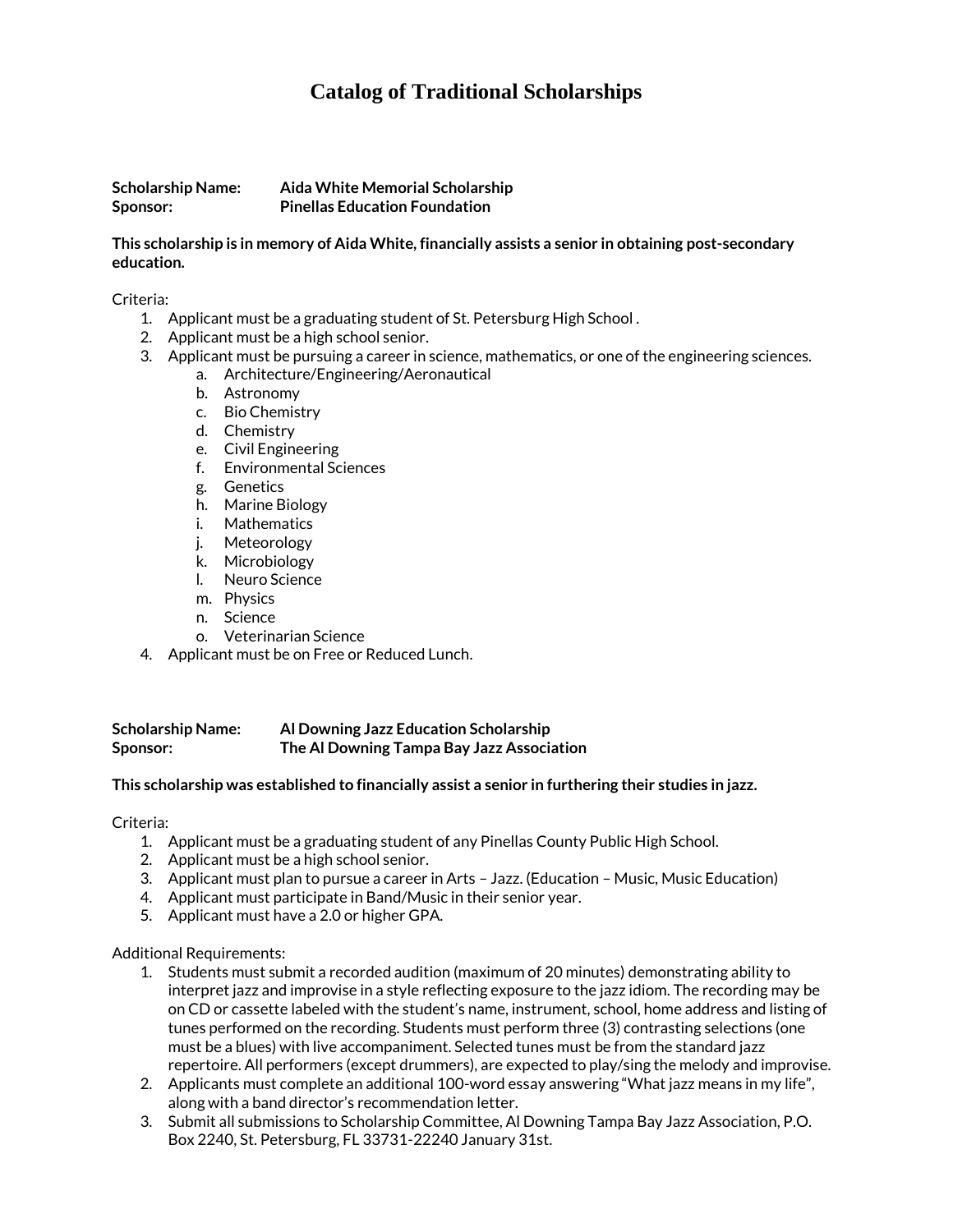| <b>Scholarship Name:</b> | Anne Register Anderson Memorial Scholarship |
|--------------------------|---------------------------------------------|
| Sponsor:                 | Junior League of St. Petersburg             |

**This scholarship, funded by the Junior League of St. Petersburg, is in memory of Anne Register Anderson and financially assists a senior attending a south county high school in obtaining post-secondary education.**

Criteria:

- 1. Applicant must be a graduating student of any Pinellas County Public High School.
- 2. Applicant must be a high school senior.
- 3. Applicant must be a resident of St. Petersburg
- 4. Applicant must have been or currently is in the foster care system.
- 5. Applicant must have a 3.0 or higher GPA

| <b>Scholarship Name:</b> | Anthony J. Melcher Scholarship |
|--------------------------|--------------------------------|
| Sponsor:                 | The Melcher-Baer Family        |

**This scholarship, in memory of Anthony Melcher, financially assists a senior who has participated in Cross Country and/or Track teams at Dixie Hollins High School.**

Criteria:

- 1. Applicant must be a graduating student of Dixie Hollins High School.
- 2. Applicant must be a high school senior.
- 3. Applicant must be seeking a four (4) year degree.
- 4. Applicant must have a 3.3 or higher GPA.
- 5. Applicant must have participated on the Cross Country and/or Track team.
- 6. Applicant must have participated on the Cross Country or Track Team for two (2) years.
- 7. Applicant must have demonstrated 50 hours of school and community service.

| <b>Scholarship Name:</b> | <b>Armed Forces Communications Association Scholarship</b> |
|--------------------------|------------------------------------------------------------|
| Sponsor:                 | Armed Forces Communications Electronics Association        |

**This scholarship financially assists a senior in obtaining post-secondary education in electronics, electronic communications, electrical engineering, information systems, computer technology, physics, or mathematics.** 

- 1. Applicant must be a graduating student of any Pinellas County Public High School.
- 2. Applicant must be a high school senior.
- 3. Applicant must attend a Florida College or University
- 4. Applicant must be pursuing career related to electronics, electronic communications, electrical engineer, information systems, computer technology, physics or mathematics.
	- a. Computer Information Technology
	- b. Electronics Technician
	- c. Mathematics
	- d. Physics
- 5. Applicant must have 3.0 or higher GPA.
- 6. Applicant must have demonstrated school and community service. (50 hours)
- 7. Preference for students affiliated with the Military or ROTC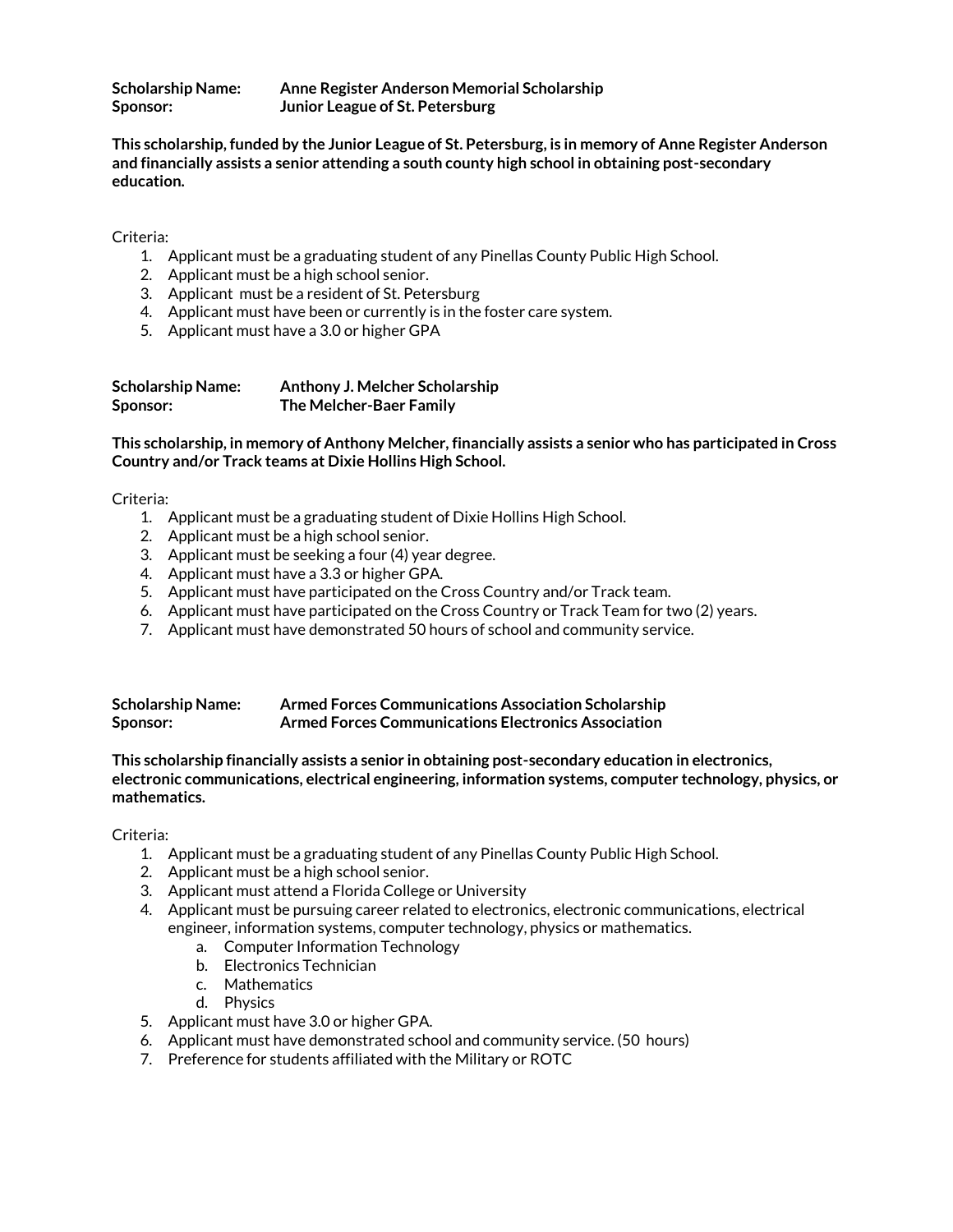## **Scholarship Name: Bay Area Manufacturers Association Scholarship Sponsor: Bay Area Manufacturers Association**

# **This scholarship financially assists a senior in obtaining post-secondary education in manufacturing or STEM related studies.**

Criteria:

- 1. Applicant must be a graduating student of any Pinellas County Public High School.
- 2. Applicant must be a high school senior.
- 3. Applicant must plan to pursue a career in manufacturing, (i.e., engineering, customer service, manufacturing, information systems, computer science, machinist, electronics technician, drafter, graphic artist, welder, etc.)
	- a. Architectural/Engineering/Aeronautical
	- b. Computer Information Technology
	- c. Computer Technology
	- d. Drafter
	- e. Electronics Technician
	- f. Graphic Artist
	- g. Information Systems
	- h. Machinist
	- i. Manufacturing
	- j. Welder
- 4. Applicant must have a 3.0 or higher GPA.

| <b>Scholarship Name:</b> | <b>Beth Marshner Memorial Scholarship</b> |
|--------------------------|-------------------------------------------|
| Sponsor:                 | <b>The Marshner Family</b>                |

# **This scholarship, in memory of Beth Marshner, financially assists a senior that has completed at least Spanish IV and is seeking a degree from a four (4) year University.**

Criteria:

- 1. Applicant must be a graduating student of any Pinellas County Public High School.
- 2. Applicant must be a high school senior.
- 3. Applicant must be seeking a 4 year degree.
- 4. Applicant must have completed Spanish IV.
- 5. Applicant must have 3.0 or higher GPA.
- 6. Applicant must have demonstrated school and community service.
- 7. Preference applicants pursuing a career in foreign language education, international studies, or international relations

| <b>Scholarship Name:</b> | <b>Bob Bentz Hurricane Soccer Scholarship</b>             |
|--------------------------|-----------------------------------------------------------|
| Sponsor:                 | Palm Harbor University HS Hurricane Soccer Boosters, Inc. |

# **This scholarship financially assists a senior who is rostered on the Varsity Soccer Team at Palm Harbor University High School.**

- 1. Applicant must be a graduating student of Palm Harbor University High School.
- 2. Applicant must be a high school senior and be a current member of the team.
- 3. Applicant must have played Varsity Soccer at PHUHS for at least 2 years.
- 4. Qualifying applicants will be contacted to complete an essay answering "What has Hurricane Soccer meant to me and what is its impact on my future"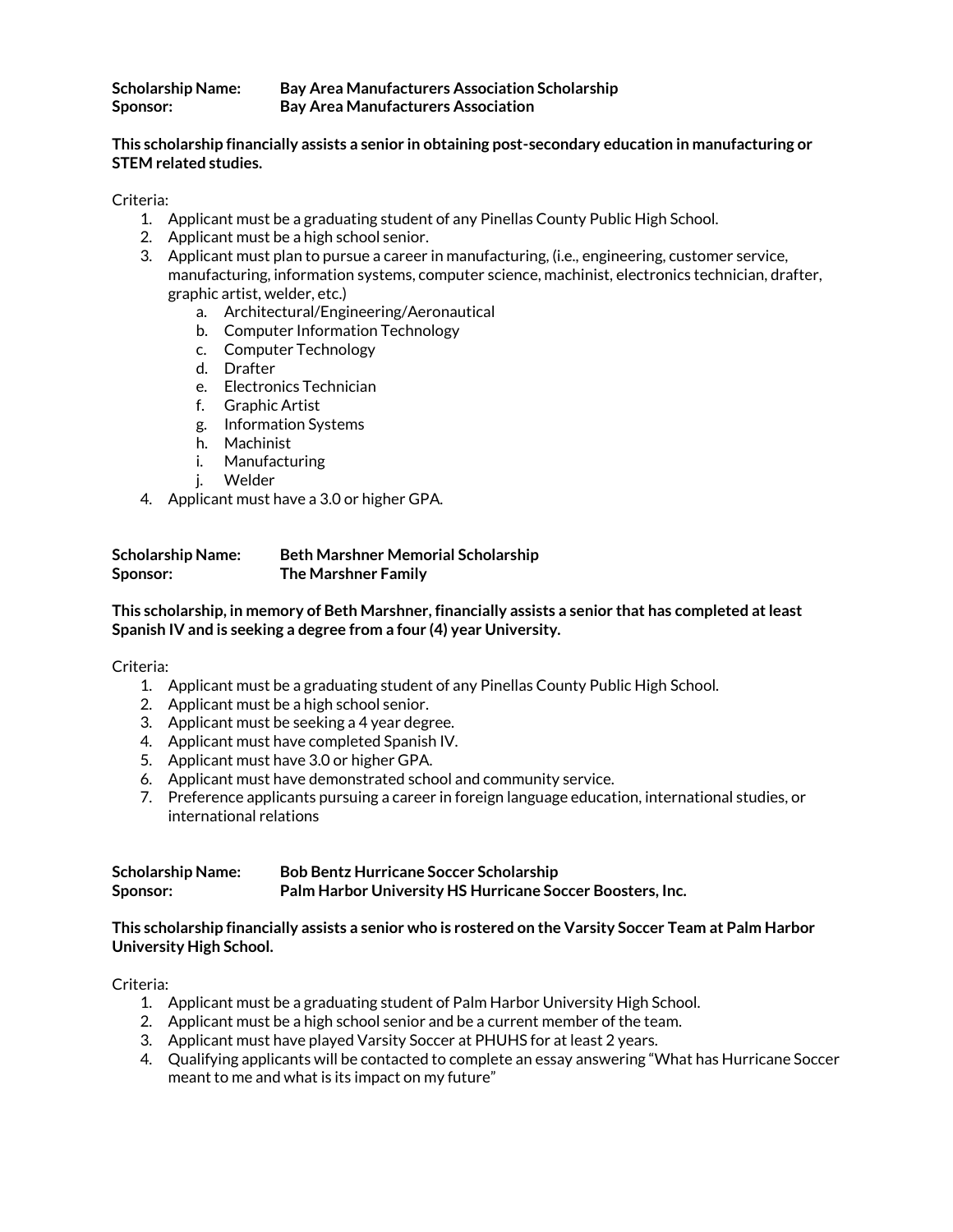**Scholarship Name: Bobby Quinn Memorial Scholarship Sponsor: Quinn Family**

**This scholarship was created in memory of Bobby Quinn, a Pinellas County math teacher at Ponce De Leon Elementary and San Jose Elementary schools for 30 years. Mr. Quinn was also an avid athlete in ASA fast pitch and hockey.** 

Criteria:

- 1. Applicant must be a graduating student of any Pinellas County Public High School.
- 2. Applicant must be a high school senior.
- 3. Applicant must have a 3.0 or higher GPA.
- 4. Applicant must have demonstrated school and community service (75 hours).
- 5. Applicant must have demonstrated need for financial aid.
- 6. Applicant must have played sports in their senior year.
- 7. Household income under \$75,000;
- 8. Candidates that play softball or math majors; and
- 9. Commit to only Florida schools

# **Scholarship Name: Boca Ciega High School Class of '55 Memorial Scholarship Sponsor: Boca Ciega High School Alumni**

# **This scholarship financially assists a senior from Boca Ciega High School in obtaining post-secondary education.**

Criteria:

- 1. Applicant must be a graduating student of Boca Ciega High School.
- 2. Applicant must be a high school senior.
- 3. Applicant must have a 2.5 or higher GPA
- 4. Applicant must demonstrate community and school service.
- 5. Applicant must demonstrate high ethical standards.

| <b>Scholarship Name:</b> | Clearwater High School Class of '65 Alumni Scholarship |
|--------------------------|--------------------------------------------------------|
| Sponsor:                 | <b>Clearwater High School Alumni</b>                   |

**Sponsored by the Class of '65, this scholarship financially assists a senior from Clearwater High School in obtaining post-secondary education.**

Criteria:

- 1. Applicant must be a graduating student of Clearwater High School.
- 2. Applicant must be a high school senior.
- 3. Applicant must have a 3.0 or higher GPA
- 4. Applicant must have demonstrated school and community service, (50 hours).

| <b>Scholarship Name:</b> | <b>Clearwater High School Class of '68 Scholarship</b> |
|--------------------------|--------------------------------------------------------|
| Sponsor:                 | <b>Clearwater High School Alumni</b>                   |

**Sponsored by the Class of '68, this scholarship financially assists a senior from Clearwater High School in obtaining post-secondary education.**

- 1. Applicant must be a graduating student of Clearwater High School.
- 2. Applicant must be a high school senior.
- 3. Applicant must have a 2.8 or higher GPA.
- 4. Applicant must have demonstrated school and community service (50 hours). Preference to someone related to a member of the Clearwater Class of ''68.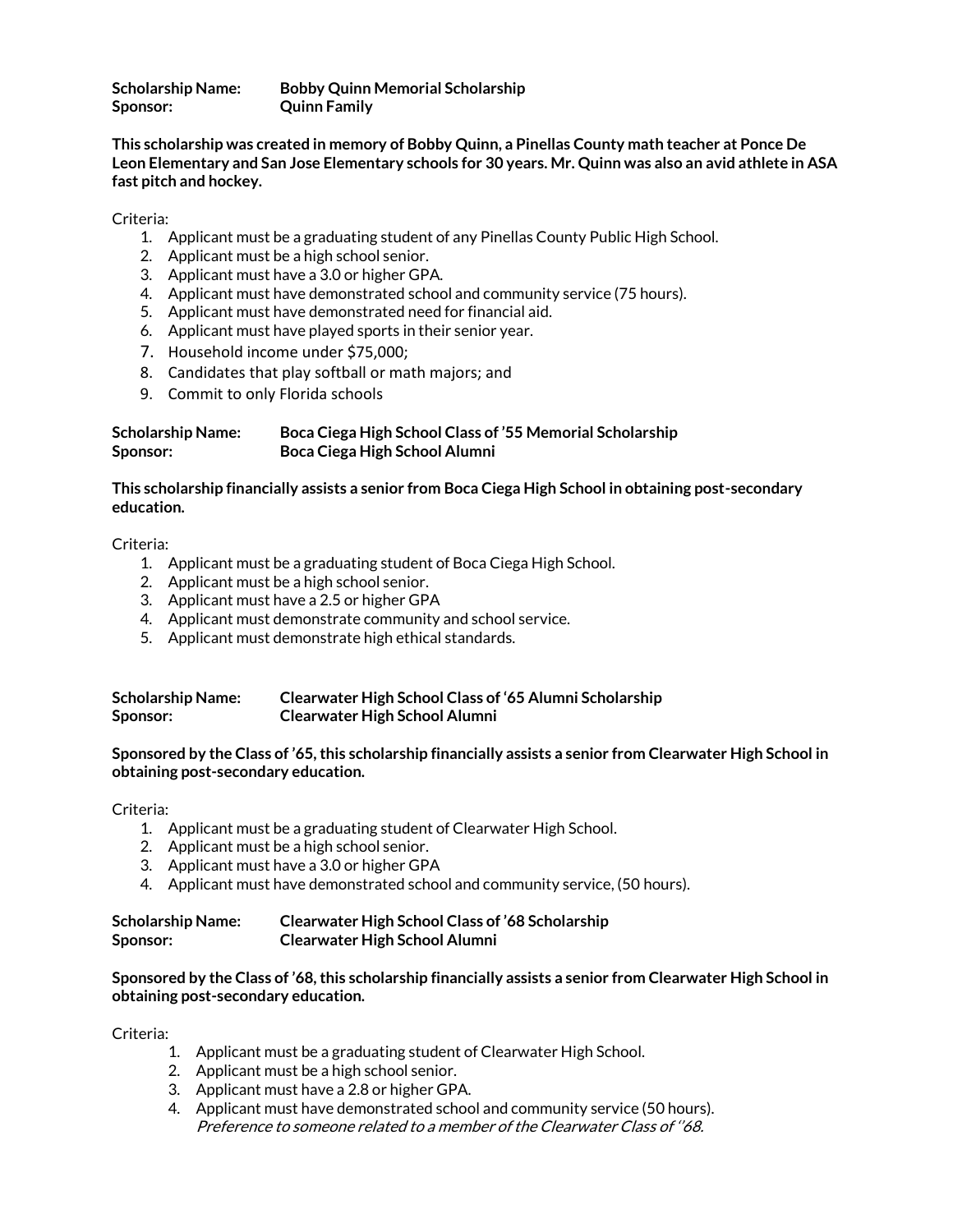| <b>Scholarship Name:</b> | Clearwater High School Alumni Scholarship |
|--------------------------|-------------------------------------------|
| Sponsor:                 | Clearwater High School Alumni Assoc.      |

**Sponsored by the Alumni Association, this scholarship financially assists a senior from Clearwater High School in obtaining post-secondary education.**

Criteria:

- 1. Applicant must be a graduating student of Clearwater High School.
- 2. Applicant must be a high school senior.
- 3. Applicant must have a 2.5 or higher GPA

#### **Scholarship Name: Clearwater Jazz Holiday Foundation's Scholarship Sponsor: The Sherri Callahan Memorial & Jack Spalding Memorial**

**This scholarship, in memory of Sherri Callahan and Jack Spaulding, financially assists a senior who has a background and interest in music.**

Criteria:

- 1. Applicant must be a graduating student of any Pinellas County Public High School.
- 2. Applicant must be a high school senior.
- 3. Applicant must display an interest in music.
- 4. Applicant must plan to pursue a career in music.
	- a. Arts Jazz
	- b. Arts Music
	- c. Education Music
	- d. Music Education
- 5. Applicant must have a 2.75 or higher GPA.

#### Additional Criteria:

1. Submit an additional essay summarizing how music has played a role in your life and demonstrate a desire to pursue a career involving music. Explain how past experiences with music has shaped that decision. Submit essay t[o steve@clearwaterjazz.com](mailto:steve@clearwaterjazz.com) by January 31st.

| <b>Scholarship Name:</b> | <b>Christine Baker Memorial Scholarship</b> |
|--------------------------|---------------------------------------------|
| Sponsor:                 | The Pirate Alumni Chorus                    |

**This scholarship is in memory and recognition of Christine Baker for her contribution to Boca Ciega High School vocal music department from 1953 to 1971.**

- 1. Applicant must be a graduating student from Boca Ciega High School.
- 2. Applicant must be a high school senior.
- 3. Applicant must plan to pursue a career in music.
	- a. Arts Music
	- b. Education Music
	- c. Music Education
- 4. Applicant must have participated in Band/Music or Chorus Club.
- 5. Applicant must have a 3.0 or higher GPA.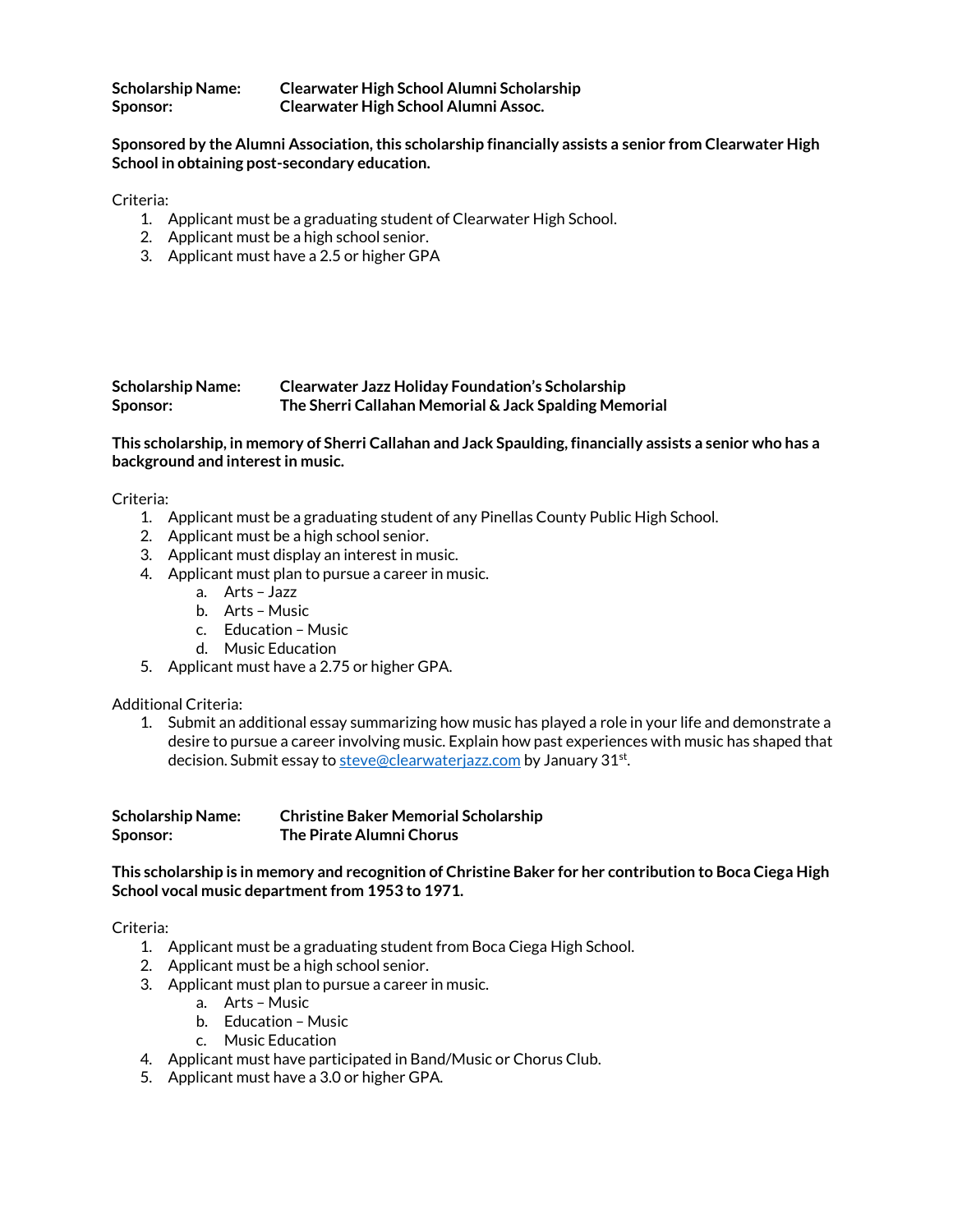#### **Scholarship Name: Cynda Mort Scholarship for Outstanding Journalist Sponsor: Journeys in Journalism**

## **This scholarship is in memory of Cynda Mort, founding coordinator of the Journeys in Journalism program at Melrose Elementary, John Hopkins Middle and Lakewood High School.**

Criteria:

- 1. Applicant must be a graduating senior of Lakewood High School's Center for Journalism and Multimedia Academy at Lakewood High School.
- 2. Applicant must plan to pursue a career in journalism, multimedia, communications, public relations, digital communications, radio and television or related fields.
- 3. Applicant must have participated with the school newspaper, yearbook, or digital Media platforms.

# Additional Requirement:

1. Applicant must complete a short essay describing the impact the journalism program has had on his or her life and future plans. The essay should also include a discussion about what "quality journalism" does for the world. Submit essay by email to [pruittc@pcsb.org](mailto:pruittc@pcsb.org) with the subject line "Cynda Mort Scholarship" by January 31st.

| <b>Scholarship Name:</b> | Dan DiCicco Memorial Scholarship      |
|--------------------------|---------------------------------------|
| Sponsor:                 | Dan DiCicco Memorial Scholarship Fund |

**This scholarship, in memory of Dan DiCicco, a young sheriff and SWAT officer, financially assists a senior who is pursuing a career in law enforcement.** 

Criteria:

- 1. Applicant must be a graduating student of any Pinellas County Public High School.
- 2. Applicant must be a high school senior.
- 3. Applicant must plan to pursue a career in law enforcement, criminology, or forensic science.
- 4. Applicants must have demonstrated school and community service (100 hours).

#### **Scholarship Name: David & Eugenia L. Berry – Friends of the Clearwater Library Sponsor: The Berry Endowment Fund**

# **This scholarship, in memory of David and Eugenia Berry, financially assists a senior in obtaining postsecondary education.**

- 1. Applicant must be a graduating student of any Pinellas County Public High School.
- 2. Applicant must be a high school senior.
- 3. Applicant must have a 3.0 or higher GPA.
- 4. Applicant must have demonstrated school and community service. (50 hours)
- 5. Applicants must have volunteer or worked in a library.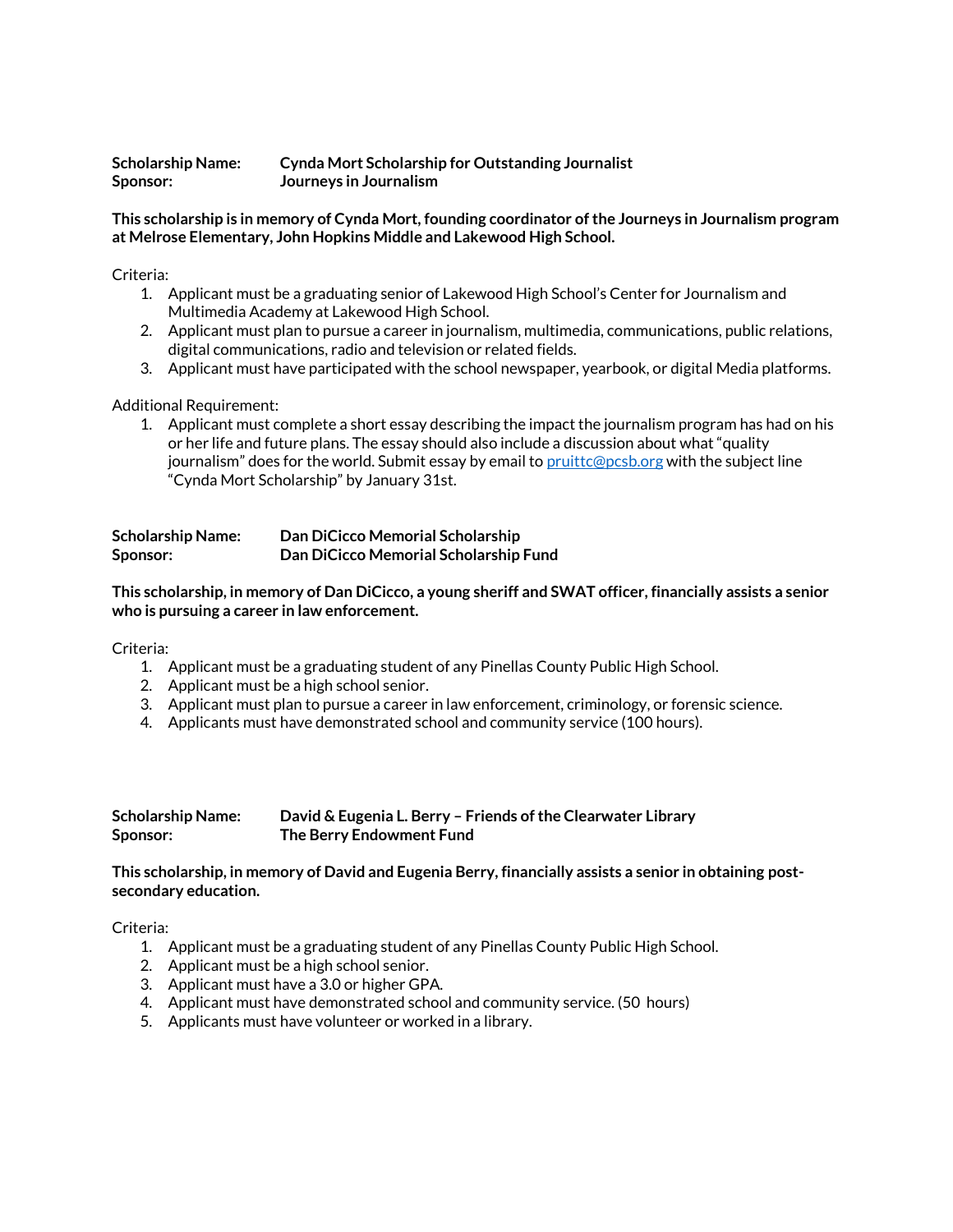| <b>Scholarship Name:</b> | Daughters of the American Revolution Scholarship |
|--------------------------|--------------------------------------------------|
| Sponsor:                 | Daughters of the American Revolution Scholarship |
|                          | <b>St. Petersburg Chapter</b>                    |

**In 2018, the St. Petersburg Chapter, Daughters of the American Revolution celebrated its 10th anniversary. In honor of this milestone, the chapter established a scholarship for a student who has a parent or guardian that is either an active member or veteran of the US Military.** 

#### Criteria:

- 1. Applicant must be a graduating student of from Boca Ciega, Dixie Hollins, Gibbs, Northeast, St. Petersburg High School or St. Petersburg Collegiate High School.
- 2. Applicant must be a graduating senior.
- 3. Applicant must have a 3.0 or higher GPA.
- 4. Applicant must be on Free or Reduced Lunch.
- 5. Applicant must be a dependent of an active duty member or a veteran of the US Military.

# Additional Criteria:

- 1. Submit an additional 500-700 word essay summarizing on **one** of the following topics:
	- a. The Daughters of the American Revolution is a nonprofit organization whose members are dedicated to promoting **historic preservation, education, and patriotism** in communities across the nation. Which of these values is most important to you and how have you promoted it within your community?
	- b. What is the most important lesson that you have learned from growing up in a military family and what advice would you give to a child whose parent is being deployed for the first time.
	- c. What does patriotism mean to you? Please describe a time that you witnessed patriotism in action and share how this experience **influenced** your definition of patriotism.
	- d. Why do you think that studying genealogy is important? What have you learned about yourself through researching your own family history.
- 2. Essays must be submitted t[o saintpetersburgdar@gmail.com](mailto:saintpetersburgdar@gmail.com) by January  $31<sup>st</sup>$ . Failure to submit the essay will disqualify you for this scholarship.

**Scholarship Name: DeLoach, Hofstra & Cavonis, PA Law Scholarship Sponsor: DeLoach, Hofstra & Cavonis PA**

# **This scholarship financially assists a senior from Seminole or Largo High School in obtaining postsecondary education.**

#### Criteria:

- 1. Applicant must be a graduating student from Largo or Seminole High School.
- 2. Applicant must be a high school senior.
- 3. Applicant must plan to pursue a career in law.

#### Additional Requirement

1. Applicants must complete an additional 500-word essay answering why you are pursuing a career in the field of law. Submit essay by email t[o simone@dhstc.com](mailto:simone@dhstc.com) with subject line "Scholarship Essay" January 31st.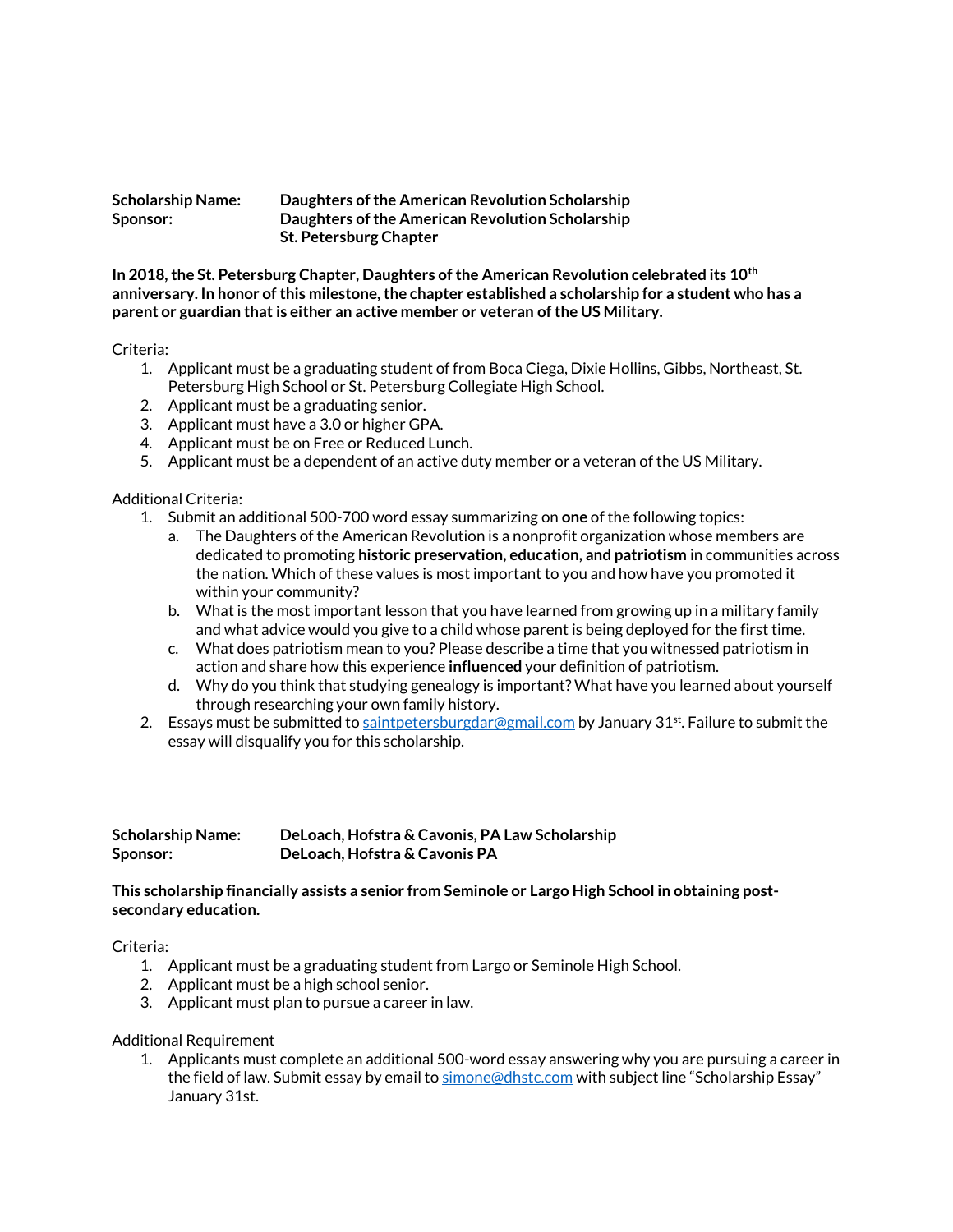| Scholarship Name: | Delta Sigma Theta Sorority Scholarship                  |
|-------------------|---------------------------------------------------------|
| <b>Sponsor:</b>   | Delta Sigma Theta Sorority - Clearwater Alumnae Chapter |

**This scholarship program provides funds to African American students who aspire to attend a college or university.** 

Criteria:

- 1. Applicant must be a graduating student of Bayside, Clearwater, Countryside, Dunedin, East Lake, Largo, Palm Harbor or Tarpon Springs High Schools.
- 2. Applicant must be a high school senior.
- 3. Applicant must have a 2.75 or higher GPA.
- 4. Applicant must be African American.
- 5. Applicant must live north of Ulmerton Road
- 6. Applicant must have demonstrated community and school service (50 hours).

Additional Requirements:

- 1. Student must submit an official transcript for grades 9-11 and first quarter of  $12<sup>th</sup>$ .
- 2. Student must submit two (2) letters of recommendation. Letters may be from current teachers, counselor, school administrator, minister, or someone in the community who can comment on the student's character and community service.
- 3. Submit an additional essay on the following topic: "If you had the authority to change your school in a positive way, what specific changes would you make?" The essay must be typed, a minimum of two (2) pages including an introduction, body and conclusion. The essay will be assessed on clarity, development of your thoughts, grammar, and style. Please include your name at the top of the essay.
- 4. All materials must be mailed to Clearwater Alumnae Chapter, Delta Sigma Theta Sorority, Inc., PO Box 8264, Clearwater, FL 33758-8264, Attention: Scholarship Chair Sarayl L. Detreville-Price January 31st. Any materials received after the deadline will not be eligible.

**Scholarship Name: Delta Sigma Theta Sorority Scholarship Sponsor: Delta Sigma Theta Sorority - St. Petersburg Chapter**

**This scholarship financially assists an African American senior from south Pinellas County High Schools in obtaining post-secondary education.**

- 1. Applicant must be a graduating student of Boca Ciega, Dixie Hollins, Gibbs, Lakewood, Northeast, Osceola Fundamental, Pinellas Park, St. Petersburg, or St. Petersburg Collegiate High School.
- 2. Applicant must be a high school senior.
- 3. Applicant must have a 2.9 or higher GPA.
- 4. Applicant must be African American
- 5. Students must live south of Ulmerton Road
- 6. Applicant parents must not be a member of the Delta Sigma Theta Sorority.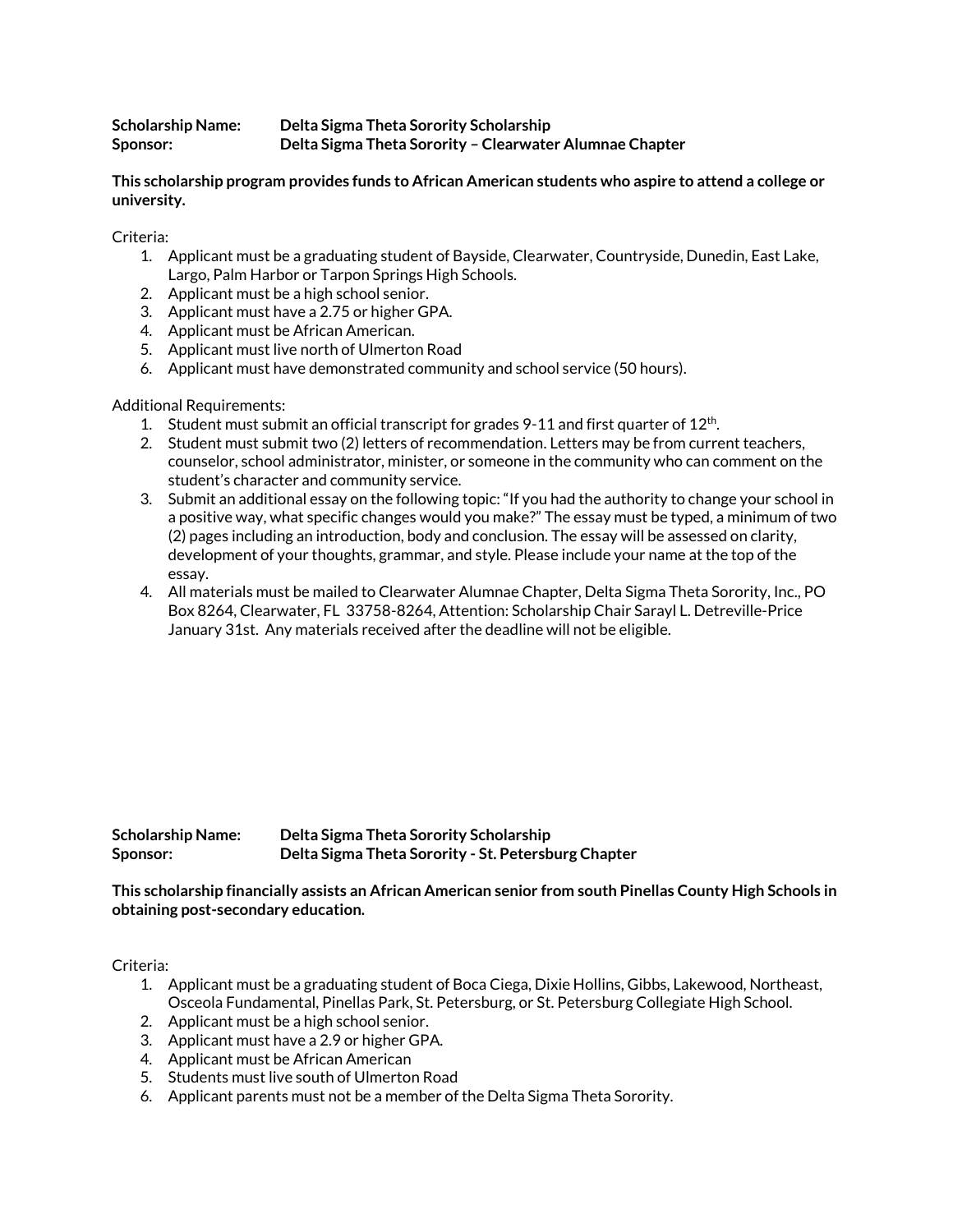**Scholarship Name: Deviny Boese Memorial Scholarship Sponsor: The Deviny Boese Foundation** 

**This scholarship, in memory of Deviny Boese, financially assists a senior who has participated in High School or All-Star Cheerleading.** 

Criteria:

- 1. Applicant must be a graduating student of any Pinellas County Public High School.
- 2. Applicant must be a high school senior.
- 3. Applicant must have participated in Cheerleading during senior, high school, or All-Star Team.
- 4. Applicant must have a 3.0 or higher GPA.

Additional Requirement:

- 1. Applicants must complete an additional 500 to 750-word essay answering, "How I make a positive impact/influence on others around me".
- 2. Submit a letter of recommendation from the high school or All-Star team cheerleading coach.
- 3. Submit essay and letter by email to [rob.lough@devinyboesefoundation.org](mailto:rob.lough@devinyboesefoundation.org) with subject line "Scholarship Essay" by January 31st.

| <b>Scholarship Name:</b> | Dorothy Bowes-Nee Memorial Scholarship |
|--------------------------|----------------------------------------|
| Sponsor:                 | <b>Family of Dorothy Bowes-Nee</b>     |

#### **This scholarship, in memory of Dorothy Bowes-Nee, financially assists a senior from Clearwater High School in obtaining post-secondary education.**

Criteria:

- 1. Applicant must be a graduating student of Clearwater High School.
- 2. Applicant must be a high school senior.
- 3. Applicant must attend St. Petersburg College.
- 4. Applicant's household Income must not exceed \$75,000.

**Scholarship Name: Doug Jamerson Memorial Scholarship Sponsor: Pinellas Classroom Teachers Association**

#### **This scholarship, in memory of Doug Jamerson, financially assists seniors graduating from Gibbs, St. Petersburg, or Lakewood High Schools and plan to pursue a career in public education.**

- 1. Applicant must be a graduating student of Gibbs, Lakewood, or St. Petersburg High School.
- 2. Applicant must be a high school senior.
- 3. Applicant must be pursuing a career in public education.
- 4. Applicant must have demonstrated school and community service (50 hours).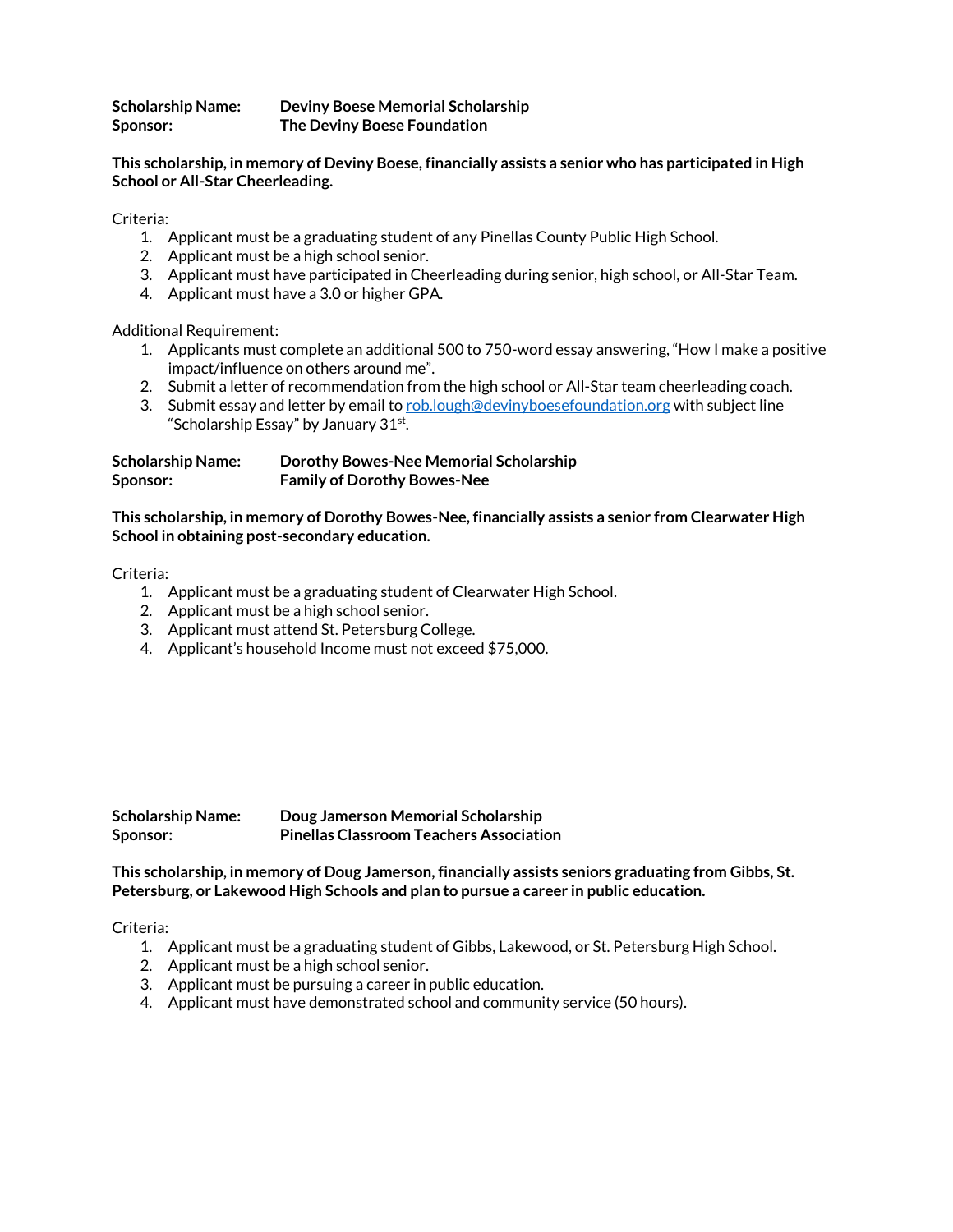| <b>Scholarship Name:</b> | East Lake High School SGA Rachel Murray Scholarship |
|--------------------------|-----------------------------------------------------|
| Sponsor:                 | <b>East Lake High School</b>                        |

## **This scholarship is for graduating students from East Lake High School who have exhibited leadership as an officer in either a club or a student run organization.**

Criteria:

- 1. Applicant must be a graduating student of East Lake High School.
- 2. Applicant must be a high school senior.
- 3. Applicant must have exhibited leadership as an officer in either a club or a student-run organization
- 4. Applicant must have a 3.0 or higher GPA.
- 5. Applicant must have demonstrated school and school service (50 Hours)

| <b>Scholarship Name:</b> | <b>James Gill Technical Education Scholarship</b> |
|--------------------------|---------------------------------------------------|
| Sponsor:                 | <b>James Gill</b>                                 |

#### **This scholarship assists a senior from Jacobson High School who plans to pursue a technical degree.**

Criteria:

- 1. Applicant must be a graduating student of Jacobson High School
- 2. Applicant must be a high school senior.

| <b>Scholarship Name:</b> | Dr. J. Howard Hinesley Music & Art Education Scholarship |
|--------------------------|----------------------------------------------------------|
| Sponsor:                 | <b>Pinellas Education Foundation</b>                     |

**This scholarship, in honor of Dr. J. Howard Hinesley, financially assists a senior in obtaining postsecondary education in music or art education.**

| Contact: | <b>Pinellas Education Foundation</b>     |
|----------|------------------------------------------|
|          | <b>Grants and Scholarships Committee</b> |

#### Criteria:

- 1. Applicant must be a graduating student of any Pinellas County Public High School.
- 2. Applicant must be a high school senior.
- 3. Applicant must plan to pursue a career in music or art education.
- 4. Applicant must attend a Florida college or university.
- 5. Applicant must have a 3.0 or higher GPA.

| <b>Scholarship Name:</b> | Dr. Jerry Runkle Memorial Scholarship |
|--------------------------|---------------------------------------|
| Sponsor:                 | The Runkle Family                     |

#### **This scholarship, in memory of Dr. Jerry Runkle, financially assists a senior in obtaining post-secondary education.**

- 1. Applicant must be a graduating student of any Pinellas County Public High School.
- 2. Applicant must be a high school senior.
- 3. Applicant must plan to pursue a career in Mathematics, Engineering, Physics, or Philosophy.
- 4. Applicant must have a 3.5 or higher GPA.
- 5. Applicant must have demonstrated school and community service (50 hours).
- 6. Applicant must be on Free or Reduced lunch.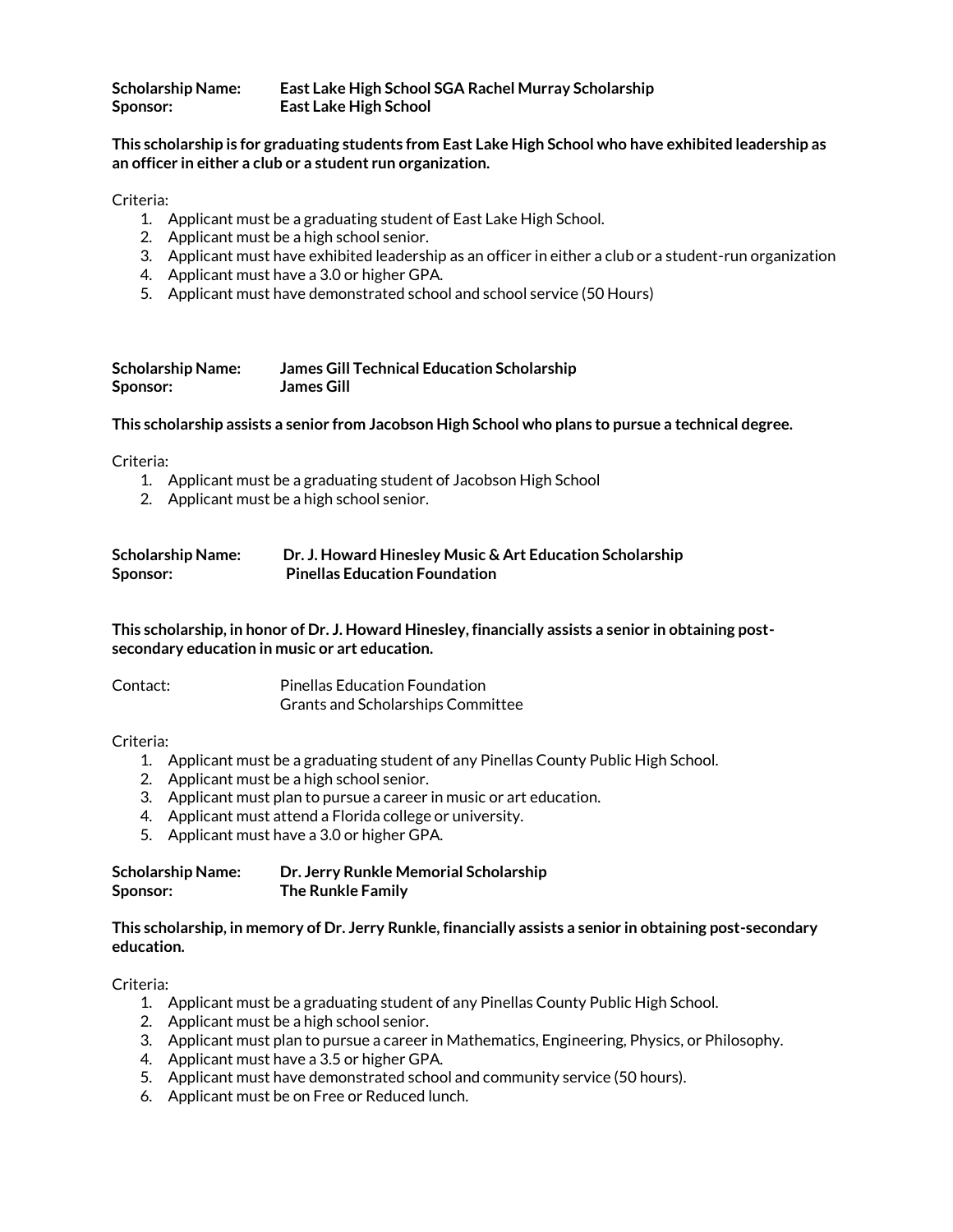**Scholarship Name: Drew Factor Scholarship Sponsor: The Factor Family**

**This scholarship is in memory of Drew Factor, who graduated from St. Petersburg High School in 1997 and died in 2003. Funds financially assist a senior from St. Petersburg High School IB or Honors program.**

Criteria:

- 1. Applicant must be a graduating student of St. Petersburg High School.
- 2. Applicant must be a high school senior.
- 3. Applicant must be in IB and Honors program.
- 4. Applicant must have a 2.5 or higher GPA

| <b>Scholarship Name:</b> | <b>Emily Lester Memorial Scholarship</b> |
|--------------------------|------------------------------------------|
| Sponsor:                 | <b>The Lester Family</b>                 |

**This scholarship, in memory of Emily Lester from St. Petersburg High School, financially assists a senior in obtaining post-secondary education at a four-year university.**

Criteria:

- 1. Applicant must be a graduating student of St. Petersburg High School.
- 2. Applicant must be a high school senior.
- 3. Applicant must be seeking a 4 year degree
- 4. Applicant must have demonstrated school and community service (50 hours)

#### Additional Requirement:

1. Applicants must complete an additional 500 word essay describing an obstacle they have overcome (not an anticipated obstacle), and how they have turned it into a positive in their life. Submit essay by email t[o triciaprevilester@gmail.com](mailto:triciaprevilester@gmail.com) with the subject line "Essay - Emily Lester Memorial Scholarship" January 31st.

**Scholarship Name: Harry Danielson, Ed.D. Memorial Scholarship Sponsor: The Danielson Family**

**This scholarship, in memory of Harry Danielson, was created to help seniors interested in education, guidance counseling and/or psychology.**

- 1. Applicant must be a graduating student of any Pinellas County Public High School.
- 2. Applicant must be a high school senior.
- 3. Applicant must plan to major in psychology, counseling, education or human relations.
	- a. Education Arts
	- b. Education Elementary
	- c. Education Math
	- d. Education Music
	- e. Education Other
	- f. Education Secondary
	- g. Psychology
- 4. Applicant must have a 3.0 or higher GPA.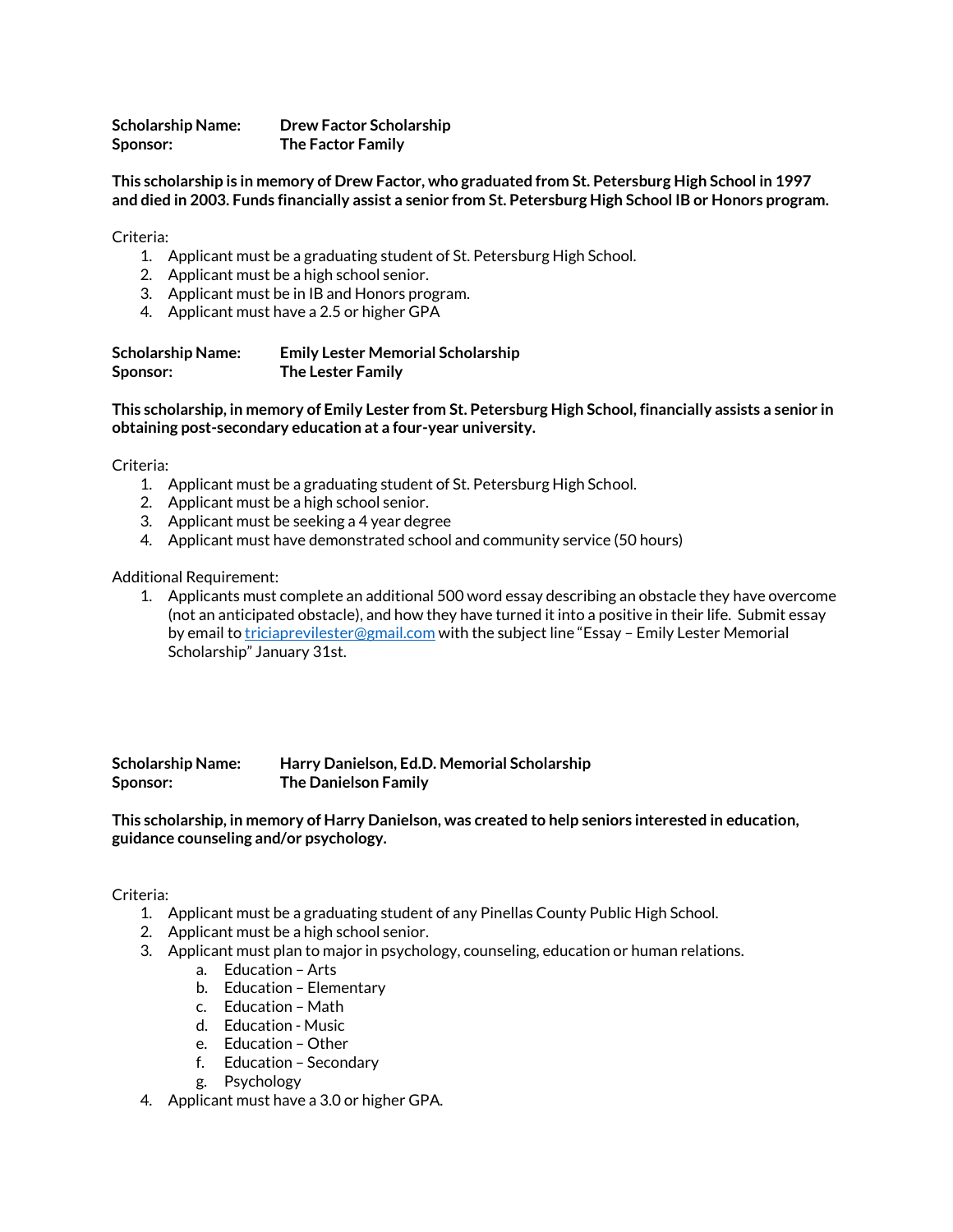**Scholarship Name: Helen Ellis Culinary Arts Scholarship Sponsor: The Ellis Foundation**

**This scholarship, in memory of Helen Ellis, financially assists a senior from Tarpon High School who will pursue a career in culinary arts.** 

Criteria:

- 1. Applicant must be a graduating student of Tarpon Springs High School.
- 2. Applicant must be a high school senior.
- 3. Applicant must have a 2.5 or higher GPA.
- 4. Applicant must plan to pursue a career in culinary arts/hospitality.
- 5. Applicant must have demonstrated school and community service (50 hours).
- 6. Scholarship may be renewable if conditional guidelines are met

| <b>Scholarship Name:</b> | Helen Ellis Memorial Academic Scholarship |
|--------------------------|-------------------------------------------|
| Sponsor:                 | <b>The Ellis Foundation</b>               |

**This scholarship, in memory of Helen Ellis, financially assists a senior from Tarpon High School in obtaining post-secondary education.**

Criteria:

- 1. Applicant must be a graduating student of Tarpon Springs High School.
- 2. Applicant must be a high school senior.
- 3. Applicant must have a 2.5 or higher GPA.
- 4. Applicant must have demonstrated school and community service throughout the four (4) years of high school.
- 5. Applicant must have demonstrated school and community service (50 hours).
- 6. Scholarship may be renewable if conditional guidelines are met.

**Scholarship Name: Helen Ellis Memorial Arts Scholarship Sponsor: The Ellis Foundation**

**This scholarship, in memory of Helen Ellis, financially assists a senior from Tarpon High School who has participated in the arts, in obtaining post-secondary education.**

- 1. Applicant must be a graduating student of Tarpon Springs High School.
- 2. Applicant must be a high school senior.
- 3. Applicant must have a 2.5 or higher GPA.
- 4. Applicant must have participated in arts and visual arts classes.
- 5. Applicant must plan to pursue a career in visual arts.
- 6. Applicant must have demonstrated school and community service (50 Hours).
- 7. Scholarship may be renewable if conditional guidelines are met.

| <b>Scholarship Name:</b> | Herman and Mary Allen Scholarship |
|--------------------------|-----------------------------------|
| Sponsor:                 | The Allen Family                  |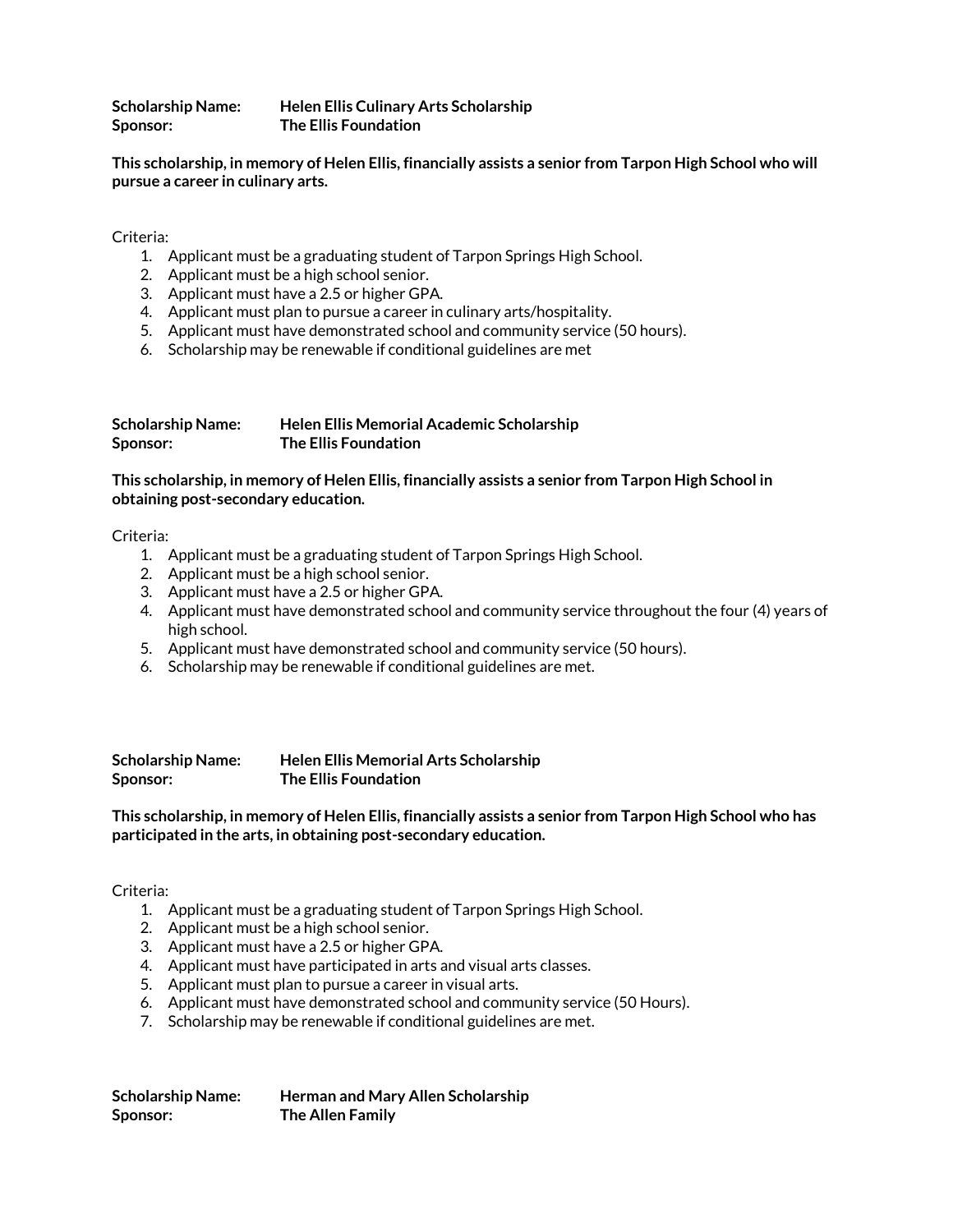**This scholarship, in memory of Dr. Herman Allen, financially assists a senior in obtaining post-secondary education.**

Criteria:

- 1. Applicant must be a graduating student of any Pinellas County Public High School.
- 2. Applicant must be a high school senior.
- 3. Applicant must plan to pursue a career in Education
- 4. Applicant must have a 3.0 or higher GPA.
- 5. Preference given to minority students

Additional Requirement:

1. If chosen as an awardee, you will be required to attend a luncheon that will be held in April. Failure to attend the luncheon will result in forfeiture of the award. Please acknowledge you understand this requirement.

**Scholarship Name: James White & Richard Mucciano Memorial Sponsor: James White Endowment Fund**

**This scholarship is in memory of James White and Richard Mucciano, both fighter pilots who died while serving their country in Vietnam.** 

Criteria:

- 1. Applicant must be a graduating student of Northeast High School.
- 2. Applicant must be a high school senior
- 3. Applicant must have participated in clubs and extracurricular activities in high school.
- 4. Applicant must have demonstrated school and community service (50).
- 5. Applicant must be on free or reduced lunch.
- 6. Applicant must have played a sport in their senior year.

| <b>Scholarship Name:</b> | Jeffery D. Bouton Memorial Scholarship     |
|--------------------------|--------------------------------------------|
| Sponsor:                 | <b>Robert &amp; Marjorie Bouton Estate</b> |

**This scholarship, in memory of Jeffery D. Bouton, financially assists a senior from Seminole High School in obtaining post-secondary education.**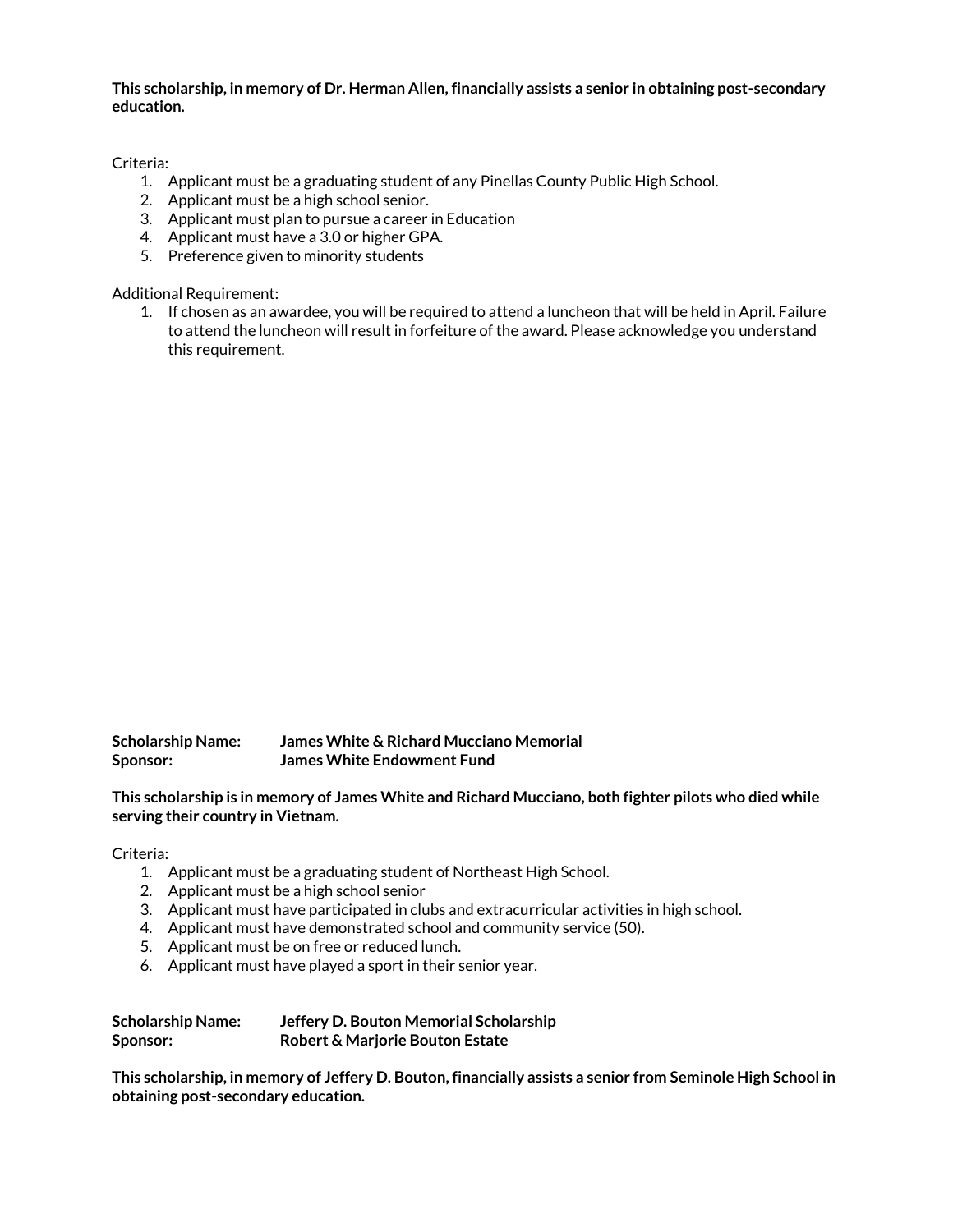Criteria:

- 1. Applicant must be a graduating student of Seminole High School.
- 2. Applicant must be a high school senior.
- 3. Applicant must be a member of the ROTC, Boy Scouts, or Girl Scouts.
- 4. Applicant must have a 3.0 or higher GPA
- 5. Applicant's household income must not exceed \$80,000.

| <b>Scholarship Name:</b> | Jennifer O'Hanlon Track Achievement Scholarship |
|--------------------------|-------------------------------------------------|
| Sponsor:                 | The O'Hanlon Family                             |

**This scholarship was created to honor the memory of Jennifer O'Hanlon. She was an exceptional student, a talented athlete and a kind and loving individual.** 

Criteria:

- 1. Applicant must be a graduating student of East Lake High School
- 2. Applicant must be a high school senior.
- 3. Applicant must have a 2.5 or higher GPA.
- 4. Applicant must have participated on the Varsity Track team.
- 5. Applicant must have participated on the track team for a minimum of two (2) years.
- 6. Award Amount \$1,000.00

| <b>Scholarship Name:</b> | Jimi Huffman Memorial Scholarship |
|--------------------------|-----------------------------------|
| Sponsor:                 | The Huffman Family                |

**This scholarship is in memory of Jimi Huffman. It is for a Dunedin High School Varsity Baseball Team Member.** 

Criteria:

- 1. Applicant must be a graduating student of Dunedin High School.
- 2. Applicant must be a high school senior.
- 3. Applicant must have played varsity baseball.
- 4. Students must demonstrate school and community service (50 hours).
- 5. Applicant must have a strong work ethic, dedication, discipline, positive mental attitude, and demonstrate team work.

| <b>Scholarship Name:</b> | John Allan Blank and John Blank Memorial Scholarship |
|--------------------------|------------------------------------------------------|
| Sponsor:                 | The Blank Family                                     |

**This scholarship, in memory of John Allen Blank and John Blank, is awarded to a senior who is the child of an educator and shares an interest in the arts.** 

Criteria:

1. Applicant must be a graduating student of any Pinellas County Public High School.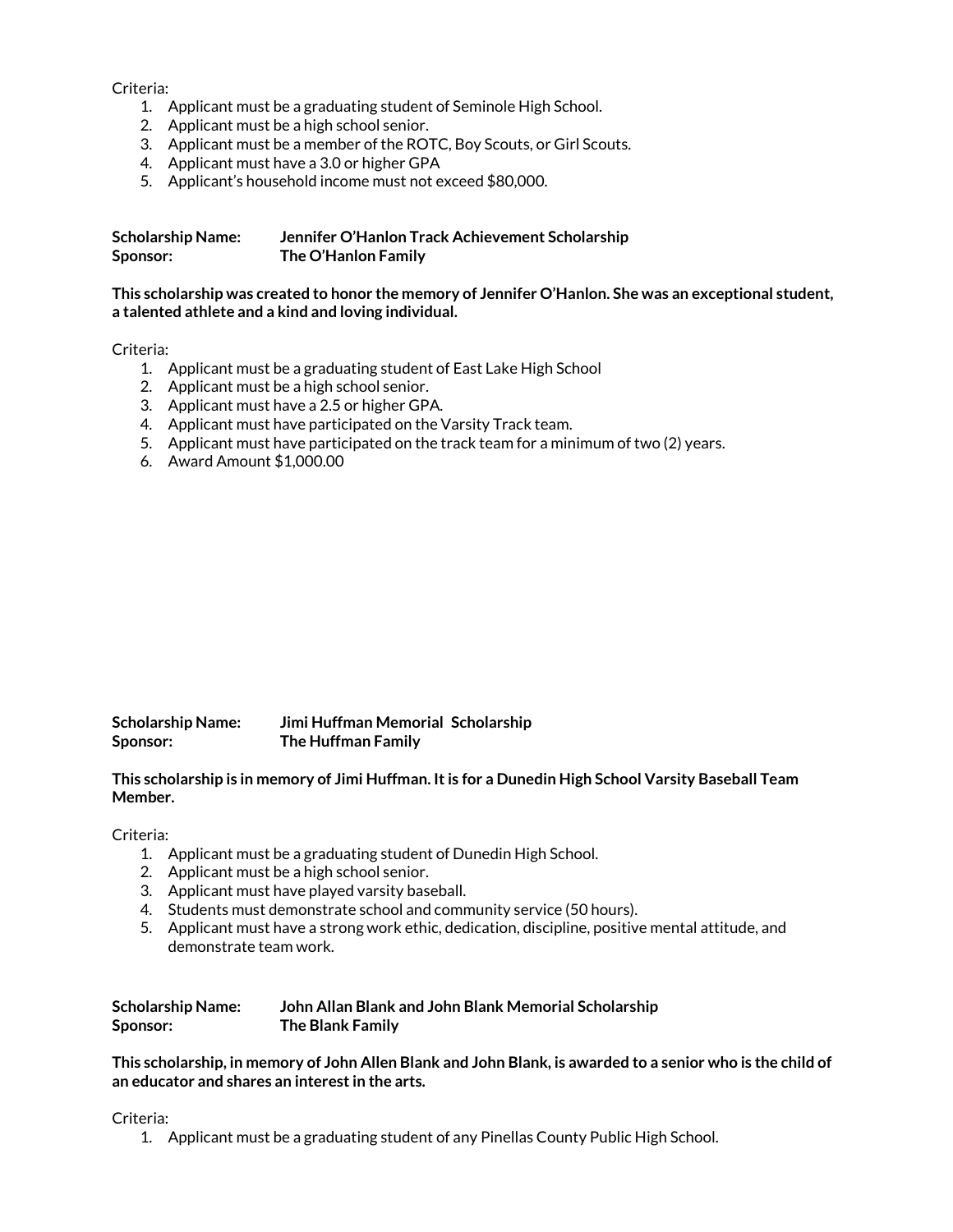- 2. Applicant must be a high school senior.
- 3. Applicant must be the child of a classroom educator.
- 4. Applicant must display an interest in the arts.
	- a. Arts
	- b. Music
	- c. Writing
- **5.** Applicant must have a 3.0 or higher GPA.

| <b>Scholarship Name:</b> | JR O'Hanlon Memorial Scholarship |
|--------------------------|----------------------------------|
| Sponsor:                 | The O'Hanlon Family              |

# **This scholarship was created to honor the memory of JR O'Hanlon. He was an avid fisherman a skilled boater, and loved spending time on the water.**

Criteria:

- 1. Applicants must be a graduating student of East Lake High School.
- 2. Applicants must be a high school senior.
- 3. Applicant must have a 2.5 or higher GPA.
- 4. Applicant must have participated in extracurricular activities to include fishing and boating.
- 5. Award Amount \$1,000.00

Additional Requirement:

1. Applicants must complete an additional 250 to 500 word essay describing "What fishing means to me." Submit essay by email to [kalleen.marquise@pinellaseducation.org](mailto:kalleen.marquise@pinellaseducation.org) with the subject line "Essay – JR O'Hanlon Scholarship" and your name by January 31st.

| <b>Scholarship Name:</b> | Kiwanis Club of Seminole – Eugene B. Mohney Scholarship |
|--------------------------|---------------------------------------------------------|
| <b>Sponsor:</b>          | <b>Kiwanis Club of Seminole</b>                         |

# **This scholarship financially assists a senior from Seminole High School in obtaining post-secondary education.**

Criteria:

- 1. Applicant must be a graduating student of Seminole High School.
- 2. Applicant must be a high school senior.
- 3. Applicant must have a 3.0 or higher GPA.
- 4. Applicant must have demonstrated school and community service (50 hours).
- 5. Applicant must attend a Florida College or University.
- 6. Applicant must be seeking a 4 year degree
- 7. Applicant must have participated in the Key Club.
- 8. Applicant must have volunteered with the Kiwanis Club of Seminole.

| <b>Scholarship Name:</b> | John Tasopolos Memorial Scholarship     |
|--------------------------|-----------------------------------------|
| Sponsor:                 | John Tasopolos Class of 1960 Foundation |

**This scholarship, in memory of John Tasopolos, financially assists a senior from St. Petersburg High School in obtaining post-secondary education.**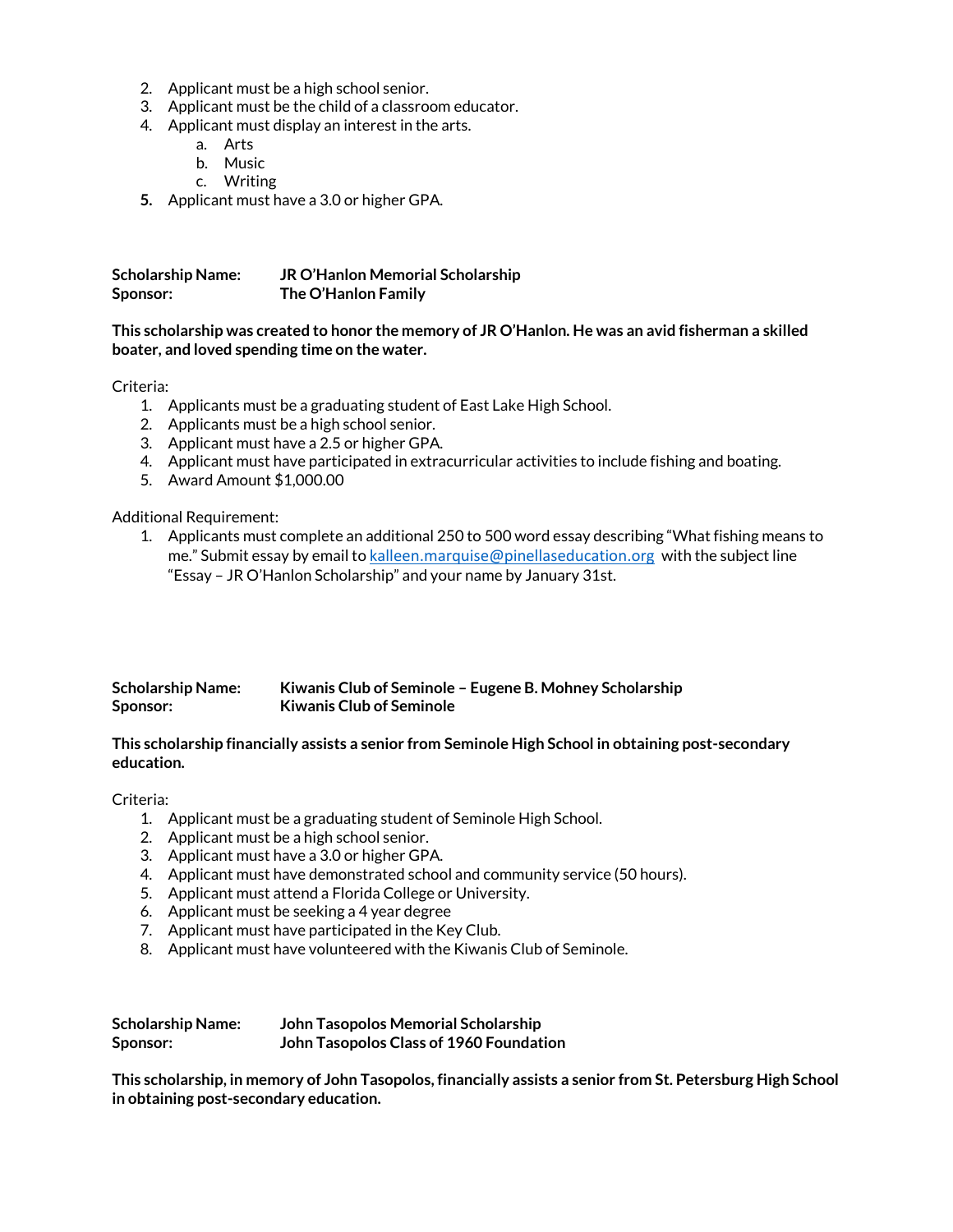Criteria:

- 1. Applicant must be a graduating student of St. Petersburg High School .
- 2. Applicant must be a high school senior.
- 3. At least one (1) Applicant must have participated on the Varsity Track Team.

Additional Requirement:

Please see Mrs. Miller in B201 at St. Pete High for additional application. This must be filled out before eligible candidate can be considered. Contact milleries@pcsb.orgwith any questions.

| <b>Scholarship Name:</b> | Kiwanis Club-Marjorie Campbell Johnson Memorial Scholarship |
|--------------------------|-------------------------------------------------------------|
| <b>Sponsor:</b>          | <b>Kiwanis Club of Seminole</b>                             |

**This scholarship, in memory of Marjorie Campbell Johnson, financially assists a senior from Seminole High School in obtaining post-secondary education.**

# Criteria:

- 1. Applicant must be a graduating student of Seminole High School.
- 2. Applicant must be a high school senior.
- 3. Applicant must have a 3.0 or higher GPA.
- 4. Applicant must have demonstrated school and community service (50 hours)
- 5. Applicant must attend a Florida College or University.
- 6. Applicant must be seeking a 4 year degree.
- 7. Applicant must have volunteered with the Kiwanis Club of Seminole.

| <b>Scholarship Name:</b> | Kiwanis Club of Seminole - Key Club Scholarship |
|--------------------------|-------------------------------------------------|
| Sponsor:                 | <b>Kiwanis Club of Seminole Foundation</b>      |

#### **This scholarship financially assists a senior from Seminole High School who is a member in the Key Club.**

#### Criteria:

- 1. Applicant must be a graduating student of Seminole High School.
- 2. Applicant must be a high school senior.
- 3. Applicant must have a 3.0 or higher GPA.
- 4. Applicant must be a member of Key Club.
- 5. Must attend a Florida College or University.
- 6. Applicant must have volunteered with the Kiwanis Club of Seminole

# **Scholarship Name: Korean War Veterans Suncoast Chapter 14 Memorial Scholarship Sponsor: Korean War Veterans Suncoast Chapter 14**

**This scholarship is in memory of the honorable services of the men and women who served in the Korean War of 1950 to 1953. The scholarship will be awarded to a high school senior seeking post-secondary education.**

- 1. Applicant must be a graduating student of any Pinellas County Public High School.
- 2. Applicant must be a high school senior.
- 3. Demonstrated school and community service (25 hours).
- 4. Minimum of GPA of 3.0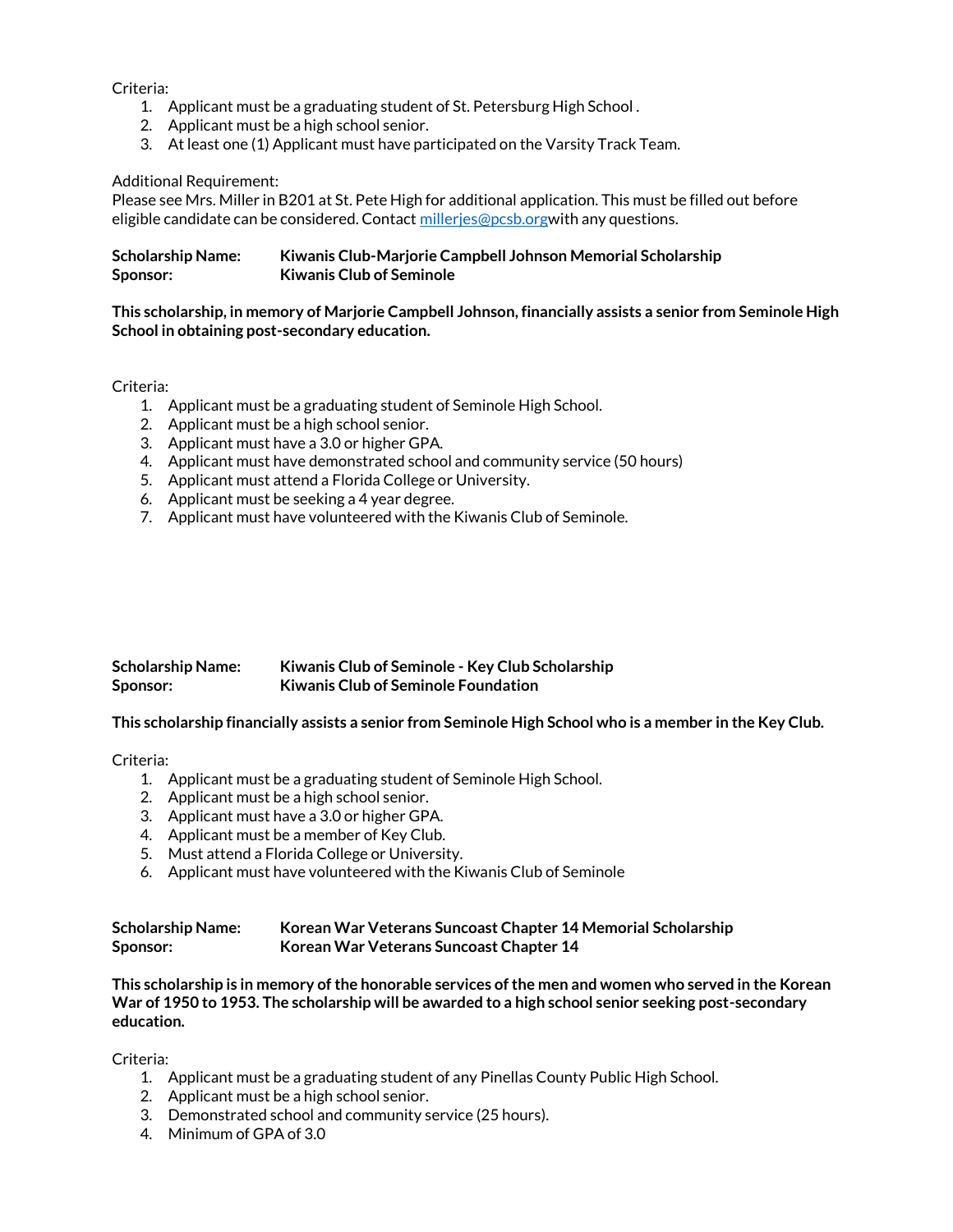Additional Requirement:

1. Applicants must complete an additional 500-1,000 word essay (double-spaced) on the Korean War. Topics may include: the causes, United Nations involvement, prisoners of war and killed in action, missing in action and wounded in action soldiers. Submit essay by email to *jrose@pinellas-park.com* January 31st.

**Scholarship Name: L. Bary Santy Memorial – Public Works Academy Sponsor: Public Works Academy**

**The L. Bary Santy Scholarship honors one of the founding fathers of the nation's first Public Works Academy established in 1988. Scholarships are awarded to seniors who plan a career in a public works field.** 

Criteria:

- 1. Applicant must be a graduating student of any Pinellas County Public High School.
- 2. Applicant must be a high school senior.
- 3. Applicant must have a 3.0 or higher GPA.
- 4. Applicant must plan to pursue a career in public works-related field, i.e., Civil Engineering, Environmental Science, Civil Technology, Sustainability Technology, Construction/Building Technology, Industrial & Systems Engineering, or Public Administration as examples
- 5. Applicant must demonstrate:
	- a. Strong academic achievement in the areas of math and science
	- b. Financial need
	- c. Community service

Additional Requirement:

1. Applicants must complete an additional 200-500 word essay answering, "Reflect on how public works professionals are essential in keeping communities running smoothly and safe. How do you see your future in public works?" Submit essay by email to **[nmckibben@pinellascounty.org](mailto:nmckibben@pinellascounty.org)** with subject line "Essay for Scholarship" January 31st.

| <b>Scholarship Name:</b> | <b>Largo Lions Foundation Scholarship</b> |
|--------------------------|-------------------------------------------|
| Sponsor:                 | Largo Lions Club                          |

**This scholarship is for graduating seniors who reside in Largo and have exhibited a high level of volunteerism in school and/or the community.**

Criteria:

- 1. Applicant must be a graduating student of any Pinellas County Public High School.
- 2. Applicant must be a high school senior.
- 3. Applicant must be a resident of Largo.
- 4. Applicant must have demonstrated school and community service (50 Hours).
- 5. Applicant must demonstrate financial need.
- 6. 3 Awards \$ 1,000 each

# **Scholarship Name: Libby Kay Passionate Scholar Award Sponsor: The Kay Family**

# **This scholarship, in memory of Libby Kay, financially assists a senior in obtaining post-secondary education.**

- 1. Applicant must be a graduating student of any Pinellas County Public High School.
- 2. Applicant must be a high school senior.
- 3. Applicant must have demonstrated school and community service (75 hours minimum).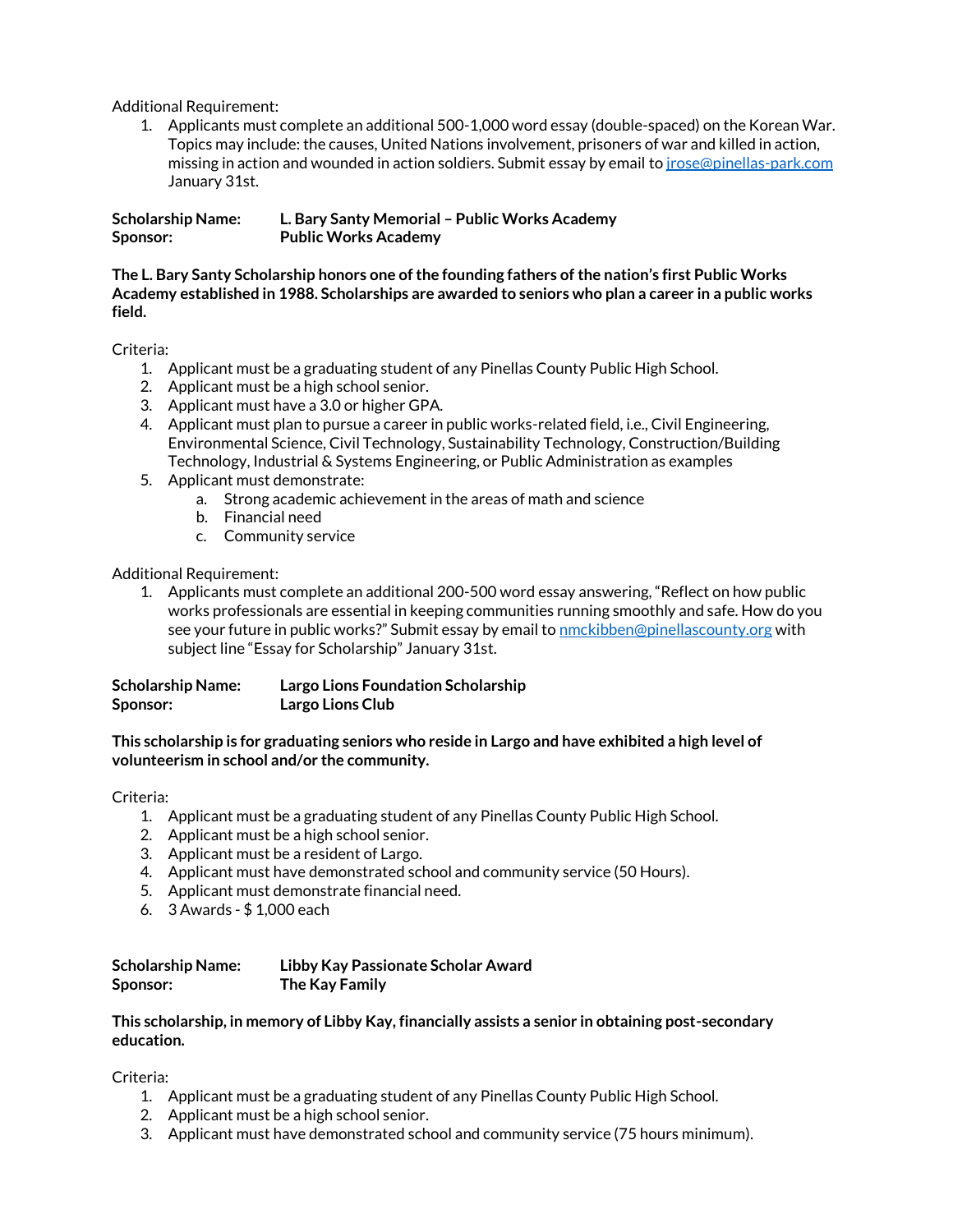- 4. Applicant must be pursuing a career which has a direct impact on helping to improve the lives of fellow human beings.
- 5. Applicant must have a 3.5 or higher GPA.
- 6. Applicant must be seeking a 4-year degree.
- 7. Applicant must attend a Florida Public University
- 8. Students entering the health services field must plan to select a specialty requiring education beyond a bachelor's degree.

# Additional Requirement:

1. Applicants must complete an additional essay with the topic "My passion for a profession and how that profession helps others". Submit essay by email to [libbykay62@yahoo.com](mailto:libbykay62@yahoo.com) with subject line "Libby Kay Passionate Scholar Award" and your name" January 31st.

| Scholarship Name: | Lydia Marie "Ree" Cono Kennedy Scholarship |
|-------------------|--------------------------------------------|
| Sponsor:          | Mr. Gerald Kennedy                         |

# **This scholarship, in memory of Lydia Marie "Ree" Cono Kennedy, financially assists in a Dunedin High School female senior in obtaining post-secondary education.**

# Criteria:

- 1. Applicant must be a graduating student from Dunedin High School.
- 2. Applicant must be a high school senior.
- 3. Applicant must have a 3.0 or higher GPA.
- 4. Applicant must be a female student.
- 5. Applicant must attend a Florida College or University.
- 6.
- 7. Applicant must be pursuing a career in education or the medical field.
- 8. 2 Awards \$5,000 each

Additional Requirement:

1. Applicants must complete an additional essay with the topic "Describe why you need this scholarship and what is your goal?" Submit essay by email to jbkennedy500@gmail.com with subject line "Lydia Marie "Ree" Cono Kennedy Scholarship" and your name January 31st.

| <b>Scholarship Name:</b> | <b>Lynch Family Legacy Scholarship</b> |
|--------------------------|----------------------------------------|
| Sponsor:                 | John Lynch Foundation                  |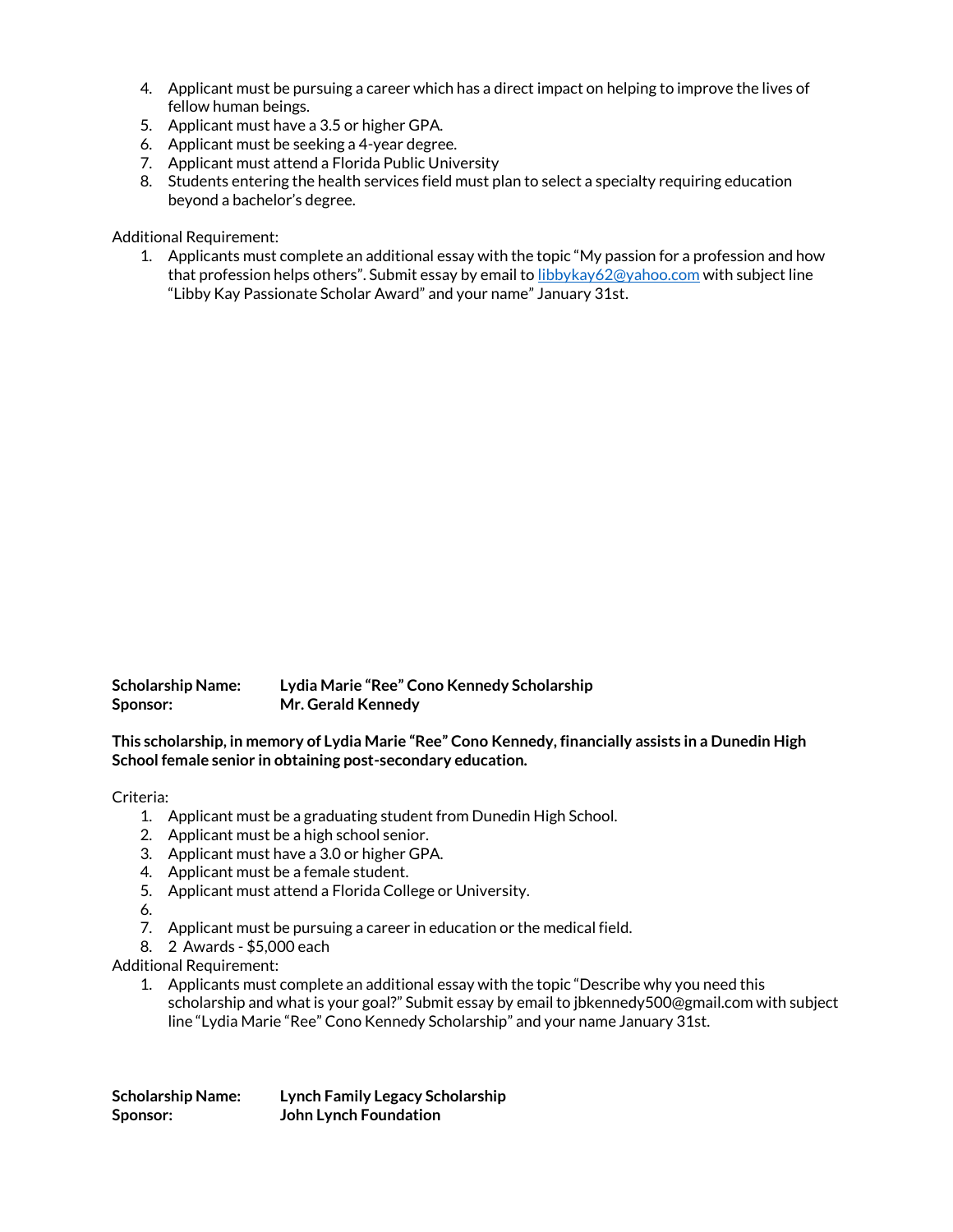Criteria:

- 1. Applicant must be a graduating student of any Pinellas County Public High School.
- 2. Applicant must be a high school senior.
- 3. Applicant must have a 3.0 or higher GPA.
- 4. Applicant must have demonstrated school and community service (50 Hours).
- 5. Applicant must have played a sport in their senior year.
- 6. Applicant must be intending to attend a 4 Year College/University.

| <b>Scholarship Name:</b> | Margaret Hackworth Memorial Scholarship            |
|--------------------------|----------------------------------------------------|
| Sponsor:                 | <b>Pinellas Council of Teachers of Mathematics</b> |

**This scholarship is in memory of Margaret Hackworth. It is for graduating seniors who are planning to seek a degree in mathematics education.**

# Criteria:

- 1. Graduating students from Pinellas County Public High Schools
- 2. Applicant must have a 3.0 or higher GPA.
- 3. Planning to seek a degree or certificate in mathematics education.
- 4. Preference will be given to students with demonstrated financial need and service to their school and community
- 5. Selection in order of importance
	- a. Financial Need
	- b. School Involvement
	- c. Financial Need
	- d. GPA

**Scholarship Name: Mark Huntington Pruitt Memorial Scholarship Sponsor: Mark Huntington Pruitt Estate**

**This scholarship in memory of Mark Huntington Pruitt, financially assists a senior with an outstanding record of academic achievement from St. Petersburg High School.**

Criteria:

- 1. Applicant must be a graduating student of St. Petersburg High School.
- 2. Applicant must be a high school senior.
- 3. Applicant must have a 3.5 or higher GPA.
- 4. Applicant must be in the top 20% of the graduating class.
- 5. Applicant must have demonstrated school and community service (50 hours).
- 6. Demonstrated need for financial assistance
- 7. Scholarship is handled by St. Petersburg High School Do not send Applications

| <b>Scholarship Name:</b> | Mike June Memorial Scholarship            |
|--------------------------|-------------------------------------------|
| Sponsor:                 | <b>Palm Harbor University High School</b> |
|                          | <b>Hurricane Football Boosters</b>        |

**This scholarship, in memory of Coach Mike June, financially assists Palm Harbor University High School seniors who have been a member of the varsity football team for two years.**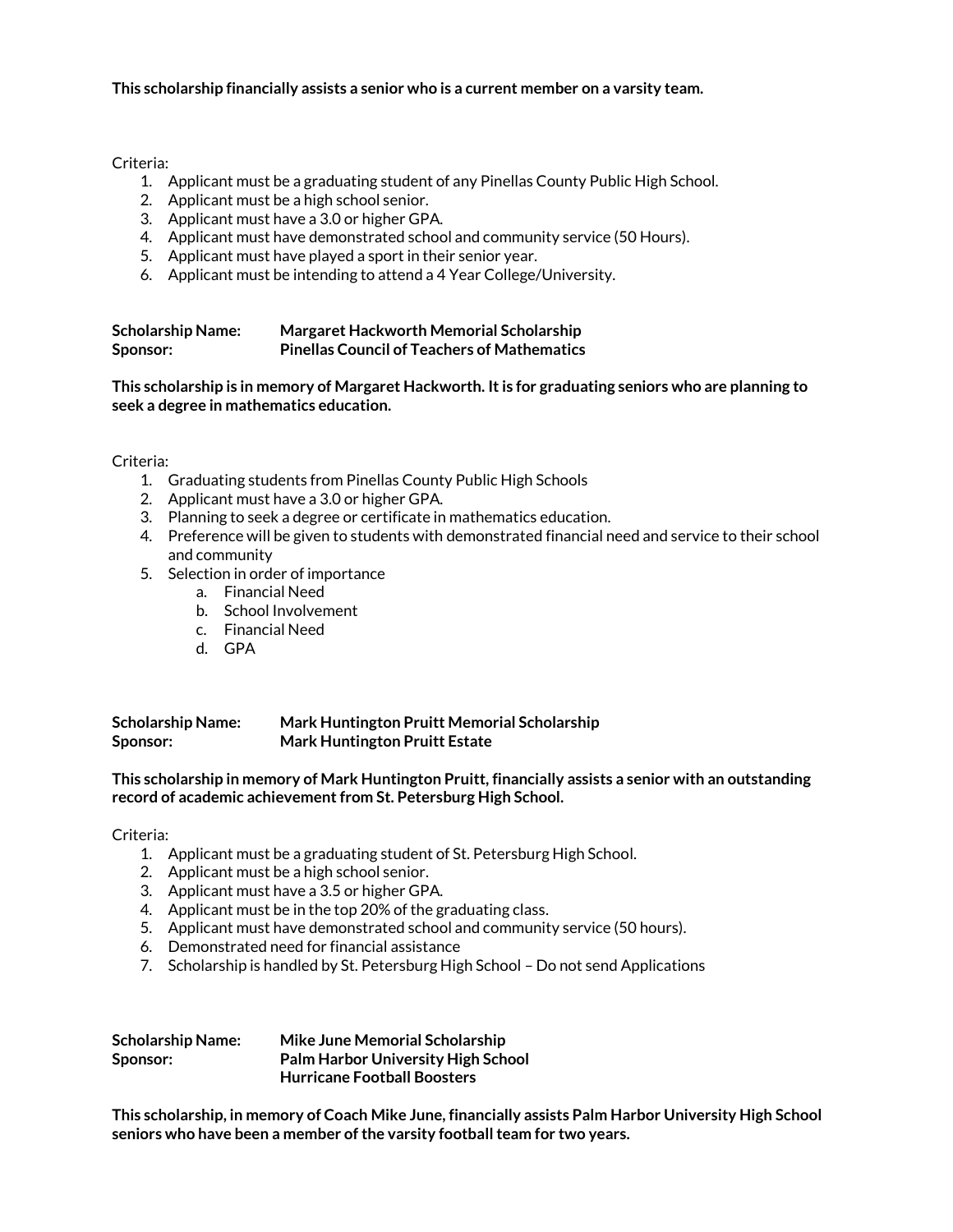# Criteria:

- 1. Applicant must be a graduating student of Palm Harbor University High School.
- 2. Applicant must be a high school senior
- 3. Applicant must have a 2.5 or higher GPA.
- 4. Applicant must have played Varsity Football.
- 5. Applicant must have been member of the Varsity Football team for a minimum of 2 years.
- 6. Applicant must be active in football fundraising.
- 7. Applicant must be a member in good "citizenship" standing with the program.
- 8. Applicants parents must be active members of the Palm Harbor University High School Football Booster Club in good standing in terms of volunteering and commitment fees.

Additional Requirement

1. Applicants must complete an additional essay answering, "What Palm Harbor Football has meant to me". The essay should be one page and in word format with 11 point font. Submit essay by email to [phuhsfootball@gmail.com](mailto:phuhsfootball@gmail.com) January 31st.

| <b>Scholarship Name:</b> | <b>Matthew Lonardo Memorial Scholarship</b> |
|--------------------------|---------------------------------------------|
| Sponsor:                 | <b>Lonardo Family</b>                       |

**This scholarship, in memory of Matthew Lonardo, financially assists a senior from Seminole High School who is on the varsity baseball team.** 

Criteria:

- 1. Applicants must be a graduating student of Seminole High School.
- 2. Applicant must be a high school senior.
- 3. Applicant must have played Varsity Baseball.
- 4. One Award \$2500

| <b>Scholarship Name:</b> | Melissa (Missy) Ryerson Shorey Memorial Scholarship |
|--------------------------|-----------------------------------------------------|
| Sponsor:                 | Marc Himelhoch and Lynn & Dan Shorey                |

# **This scholarship, in memory of Missy Ryerson Shorey and financially assists a senior in obtaining postsecondary education.**

Criteria:

- 1. Graduating students from any Pinellas County Public High School.
- 2. Preference will be given to students pursuing a 4-year degree in Political Science, Business, Marketing and Public Relations, or Communications.
- 3. Minimum GPA of 3.5 (preferably weighted).
- 4. Applicant must be a female.
- 5. Must demonstrate conservative values through membership/participation in conservative organizations, internships, faith-based organizations, or similar.
- 6. Applicant must have demonstrated leadership through clubs, holding elected class or student government office, community projects, etc.
- 7. Preference will be given to students with membership/leadership in Teenage Republican Club (TARS) or any student who founds a local chapter of TARS or similar conservative group in their high school.
- 8. One Award \$ 1,000 each year
- 9. Non-renewable

Additional Requirement:

4. Applicants must complete an additional essay answering, "Why America needs more female conservative leaders and how I will commit to supporting future female conservatives in business and/or government?"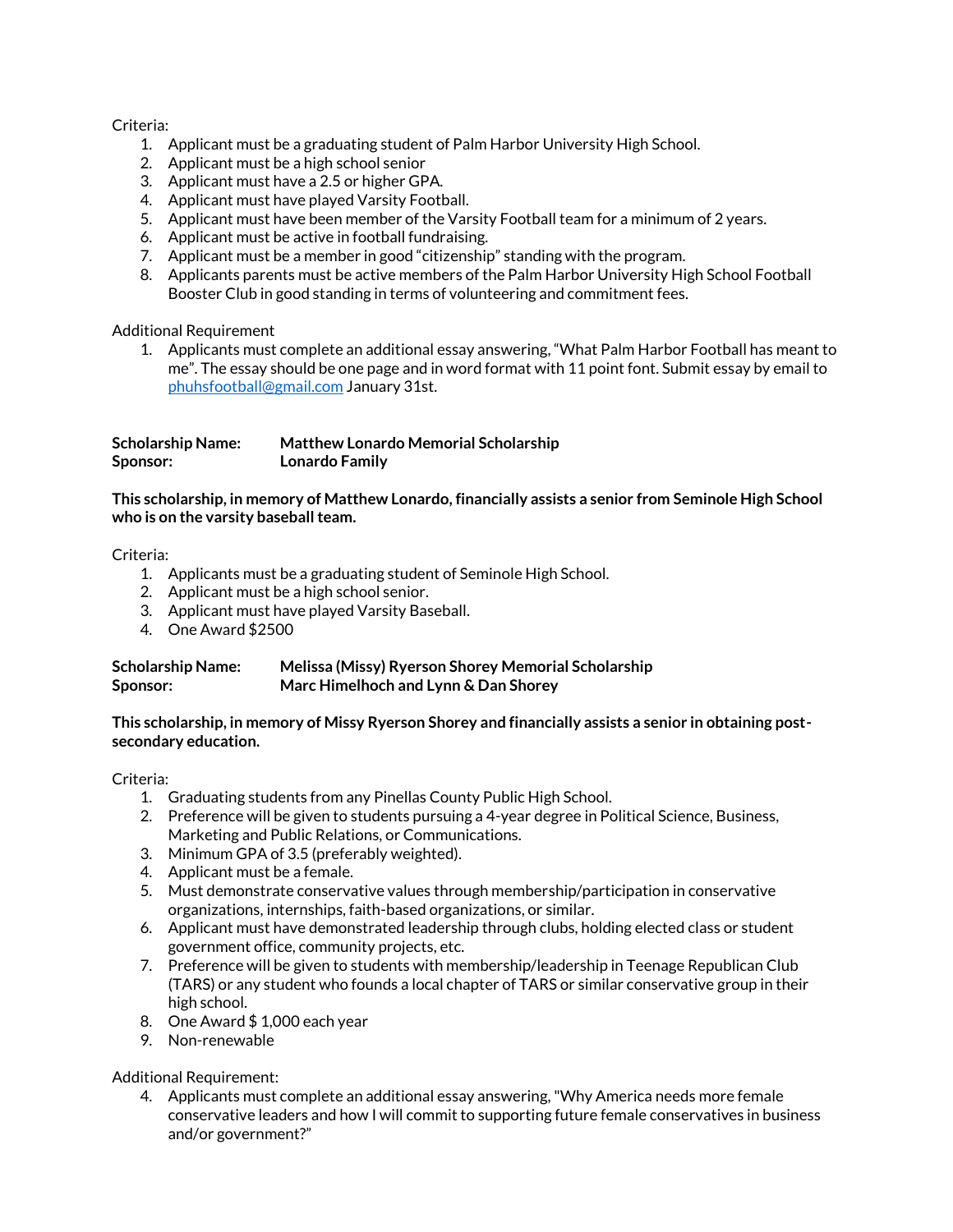5. Submit essay to f16mih1@yahoo.com an[d lhshorey@gmail.com](mailto:lhshorey@gmail.com).

| <b>Scholarship Name:</b> | <b>Monica Everton Scholarship</b> |
|--------------------------|-----------------------------------|
| Sponsor:                 | Alan Everton and Paula Pearson    |

**This scholarship, in memory of Monica Everton, financially assists a senior from East Lake High School in obtaining post-secondary education.** 

Criteria:

- 1. Applicant must be a graduating student of East Lake High School.
- 2. Applicant must be a high school senior.
- 3. Applicant must have a 3.5 or higher GPA.
- 4. Applicant must have demonstrated school and community service (75 hours).
- 5. Applicant must be involved in high school athletics
- 6. Applicant must be a female.
- 7. Applicant's household income must not exceed \$100,000.

| <b>Scholarship Name:</b> | NOPE Pinellas (Narcotics Overdose Prevention & Education) |
|--------------------------|-----------------------------------------------------------|
| Sponsor:                 | <b>NOPE Pinellas Task Force</b>                           |

**The organization's mission is to diminish the frequency and impact of overdose death through community education, family support, and purposeful advocacy in Pinellas County. This scholarship assists a senior pf any Pinellas County high school to obtain post-secondary education.**

Criteria:

- 1. Applicant must be a graduating student of any Pinellas County Public High School.
- 2. Applicant must be a high school senior.
- 3. Applicant must have a 3.5 or higher GPA.
- 4. Applicant must have demonstrated school and community service (50 Hours).

Additional Requirement:

- 1. Applicant must complete an additional 750-word essay or create a 3-5 minute video on the topic: "As a teenager, if you become an addict, what are the potential impacts to your long term future goals." Essay must be typed, written in your own words (no plagiarism), include contemporary research about the topic and cite all references.
- 2. Provide a letter of reference.
- 3. Provide an official high school transcript.
- 4. Provide documentation of community service hours and it must be signed by a school counselor or teacher.

Submit essay, letter, and transcript by email t[o admin@nopepinellas.org](mailto:admin@nopepinellas.org)

| <b>Scholarship Name:</b> | Osceola High School PTSA Scholarship |
|--------------------------|--------------------------------------|
| Sponsor:                 | <b>Osceola High School PTSA</b>      |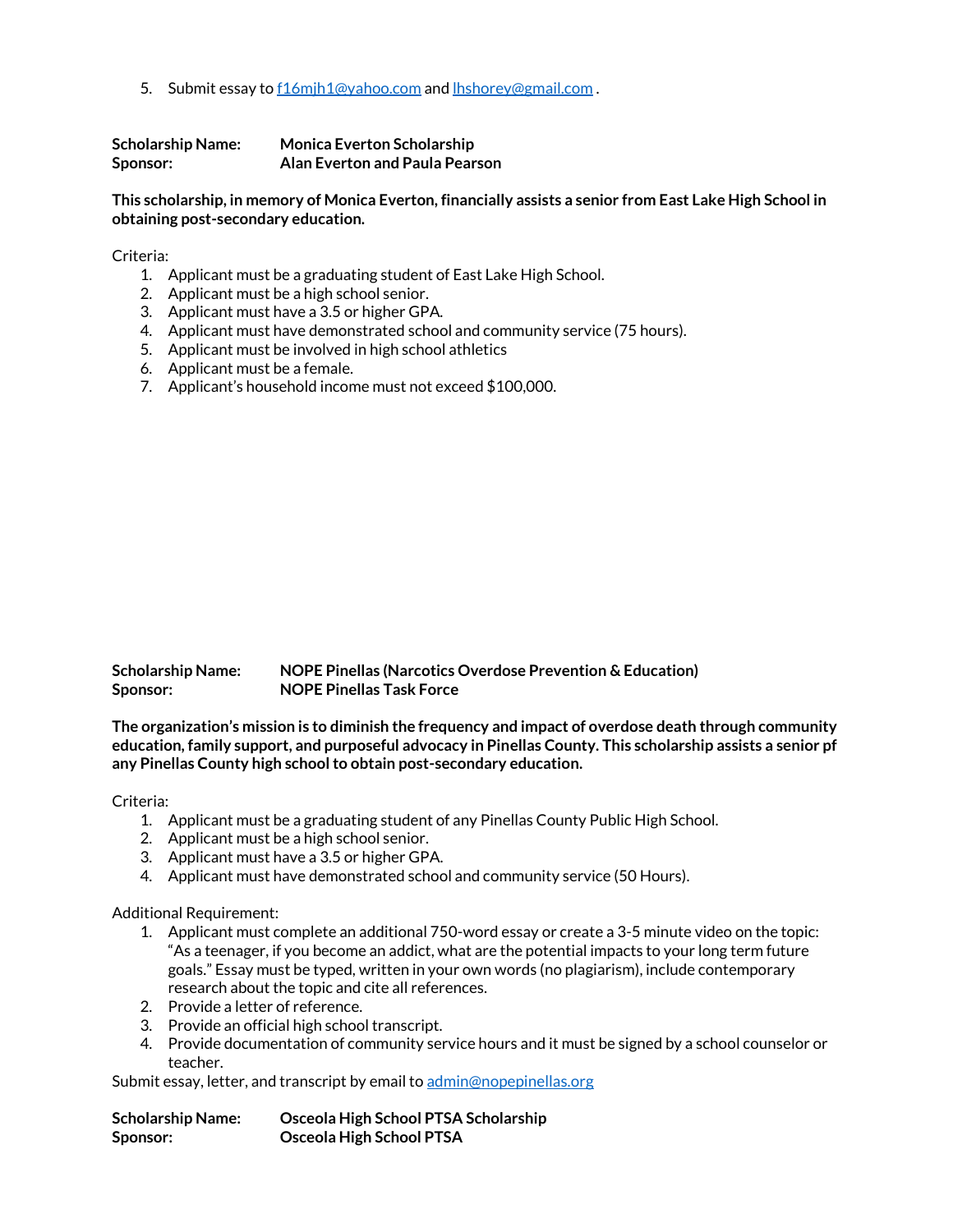# **This scholarship financially assists a senior from Osceola High School in obtaining post-secondary education.**

Criteria:

- 1. Applicant must be a graduating student of Osceola Fundamental High School.
- 2. Applicant must be a high school senior.
- 3. Applicant must have a 2.5 or higher GPA.
- 4. Demonstrated need for financial assistance
- 5. Applicant or immediate family member must be a current member of the PTSA at Osceola Fundamental High School

| <b>Scholarship Name:</b> | Palm Harbor University Cheerleading Booster Club Scholarship |
|--------------------------|--------------------------------------------------------------|
| Sponsor:                 | Palm Harbor University Cheerleading Booster Club             |

# **This scholarship financially assists a senior from Palm Harbor University High School who is a cheerleader and whose parent participates with the Cheerleader Booster Club**

Criteria:

- 1. Applicant must be a graduating student of Palm Harbor University High School.
- 2. Applicant must be a high school senior.
- 3. Applicant must have participated on the Varsity Cheerleading Team in their senior year.
- 4. Applicant must have an immediate family member who is a member of the cheerleading booster club.
- 5. Applicant must have a 2.0 or higher GPA.

Additional Requirements:

- 1. Applicants must complete an additional 500-1,000 word essay describing, "What it means to be a Palm Harbor University High School Cheerleader."
- 2. Applicants must submit two (2) teacher recommendations
- 3. Submit essay and teacher letter by email to phuhscheercoach@gmail.com January 31st.

# **Scholarship Name: Paul A. Pollak Memorial Scholarship Sponsor: The Pollak Family**

**This scholarship is to honor the memory of Paul A. Pollak, an exceptional teacher at St. Petersburg High School. It financially assists a senior from St. Petersburg High School who is pursuing a degree in education.**

# Criteria:

- 1. Applicant must be a graduating student of St. Petersburg High School.
- 2. Applicant must be high school senior.
- 3. Applicant must have a 3.0 or higher GPA.
- 4. Applicant must plan to pursue a career in education.
	- a. Education Arts
	- b. Education Elementary
	- c. Education Math
	- d. Education Music
	- e. Education Other
	- f. Education Secondary Education

Additional Requirement:

1. Applicants must complete an additional essay, "Why I am choosing a career in education." Submit essay by email t[o mepollak@hotmail.com](mailto:mepollak@hotmail.com) and Rosanne Wrage at [rkwrage@hotmail.com](mailto:rkwrage@hotmail.com) by January 31<sup>st</sup>. bowes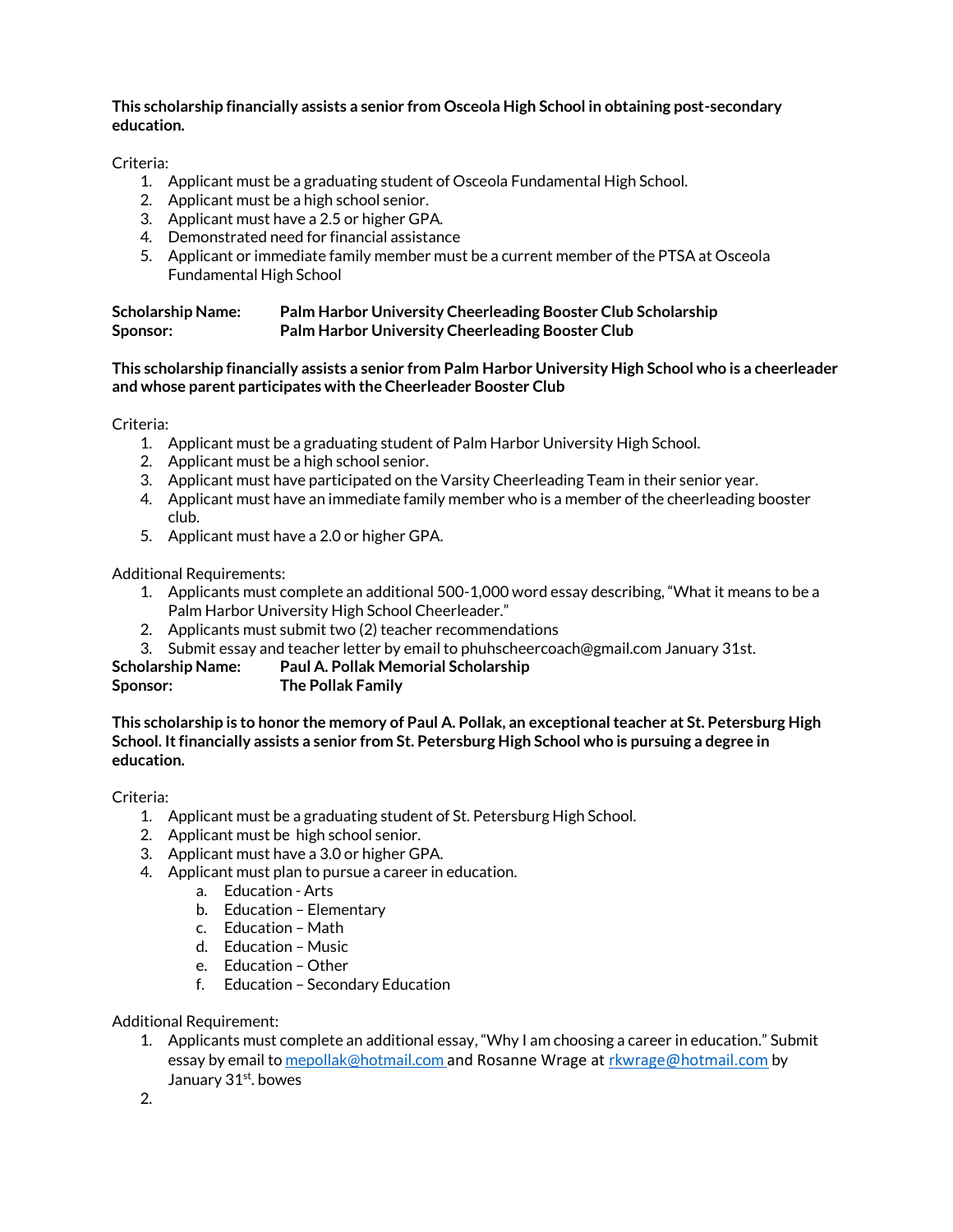| <b>Scholarship Name:</b> | Peter T. Assimack Memorial Scholarship Fund |
|--------------------------|---------------------------------------------|
| Sponsor:                 | Rotary Club of Tarpon Springs               |

## **This scholarship provides a scholarship for a student graduating from Tarpon Springs High School.**

Criteria:

- 1. Applicant must be a graduating student of Tarpon Springs High School.
- 2. Applicant must be a high school senior.
- 3. Applicant must be planning to attend any Florida college/university

Additional Requirement:

1. Applicants must complete an additional one page essay (typed) describing your education plans, financial needs and how this scholarship award will benefit you. Letters of recommendation are a plus but not required. Submit essay to <u>[melody@wiklerealestate.com](mailto:melody@wiklerealestate.com)</u> January 31<sup>st</sup>.

| <b>Scholarship Name:</b> | Phi Beta Kappa Alumni                          |
|--------------------------|------------------------------------------------|
| Sponsor:                 | Phi Beta Kappa Alumni Association of Tampa Bay |

# **This scholarship is to honor a student with an outstanding record of academic achievement who plans to pursue a liberal arts education.**

Criteria:

- 1. Applicant must be a graduating student of any Pinellas County Public High School.
- 2. Applicant must be a high school senior.
- 3. Applicant must have a 3.8 GPA or higher.
- 4. Applicant must have a minimum SAT Score of 1300 or minimum ACT Score of 32.
- 5. Applicant must be seeking a four (4) year degree
- 6. Applicant must have demonstrated school and community service (50 Hours)
- 7. Applicant must plan to major in the liberal arts or sciences. (This would include natural and behavioral sciences, the humanities, and other traditional majors. Typical majors that would be **excluded** include applied fields such as engineering, nursing, and teaching).

**Scholarship Name: Pinellas All-Star Cheerleader Classic Scholarship Sponsor: Pinellas County Sports**

#### **This scholarship financially assists a female senior who is on the varsity cheerleader team in obtaining post-secondary education.**

#### Criteria:

- 1. Applicant must be a graduating student of any Pinellas County Public High School.
- 2. Applicant must be a high school senior.
- 3. Applicant must have participated on a Varsity Cheerleading Team.
- 4. Applicant must have a 2.5 or higher GPA.
- 5. Applicant must have demonstrated school and community service (50 Hours).
- 6. Applicant must be female.

#### Additional Requirement:

1. Submit a signed letter of recommendation from your head coach to **bamahawks@aol.com** January 31st.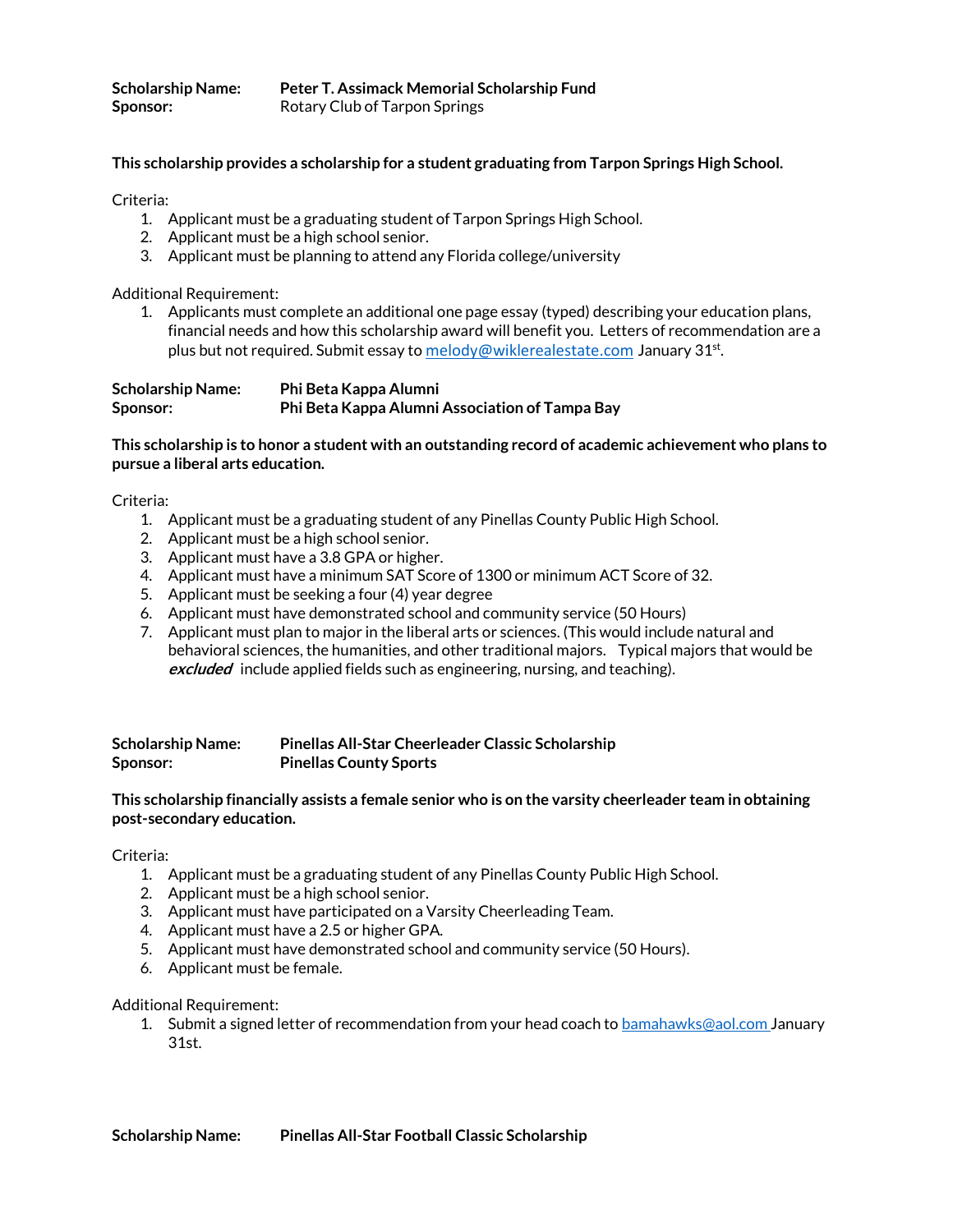# **Sponsor: Pinellas County Sports**

# **This scholarship financially assists a male senior who is on the varsity football team in obtaining postsecondary education.**

Criteria:

- 1. Applicant must be a graduating student of any Pinellas County Public High School.
- 2. Applicant must be a high school senior.
- 3. Applicant must have played Varsity Football.
- 4. Applicant must have been a member of the Varsity Football Team for a minimum of two (2) years.
- 5. Applicant must have a 2.5 or higher GPA.
- 6. Applicant must have demonstrated school and community service (50 Hours),
- 7. Applicant must be male.

Additional Requirement:

1. Submit a signed letter of recommendation from your head coach t[o bamahawks@aol.com](mailto:bamahawks@aol.com) by January 31st.

| <b>Scholarship Name:</b> | <b>Pinellas Association of School Administrators</b> |
|--------------------------|------------------------------------------------------|
| Sponsor:                 | <b>Pinellas Administrator Association</b>            |

## **This scholarship financially assists a senior obtain post-secondary education. Parents must be members of the Pinellas Association of School Administrators**

Criteria:

- 1. Applicant must be a graduating student of any Pinellas County Public High School.
- 2. Applicant must be a high school senior.
- 3. Applicant must have a 2.5 GPA.
- 4. Applicant must have a parent who is a member of the Pinellas Association of School Administrators.

| <b>Scholarship Name:</b> | <b>Pinellas Park Art Society Visual Arts Scholarship</b> |
|--------------------------|----------------------------------------------------------|
| Sponsor:                 | <b>Pinellas Park Art Society</b>                         |

**In keeping with the mission of the society to encourage and financially support the artistic endeavors of young people, this scholarships is for a student who plans to pursue the study of visual arts.** 

Criteria:

- 1. Applicant must be a graduating student of any Pinellas County Public High School.
- 2. Applicant must be a high school senior.
- 3. Applicant must plan to pursue the study of visual arts.
	- a. Arts Film Production
		- b. Arts Photography
		- c. Education Arts
		- d. Graphic Arts
		- e. Visual Arts

Additional Requirement:

1. Submit an additional essay of 500 words about your career goals, a description of your college plans and any other information that would be helpful to us as we choose our finalists.

2. Include a portfolio of photographed letter-size copies of five pieces of your original artwork. Note on each page your name, the title of the artwork, the medium and the size of the original piece. Please send to Attn: Angel Bennett , 5851 Park Boulevard North, Pinellas Park, FL 33781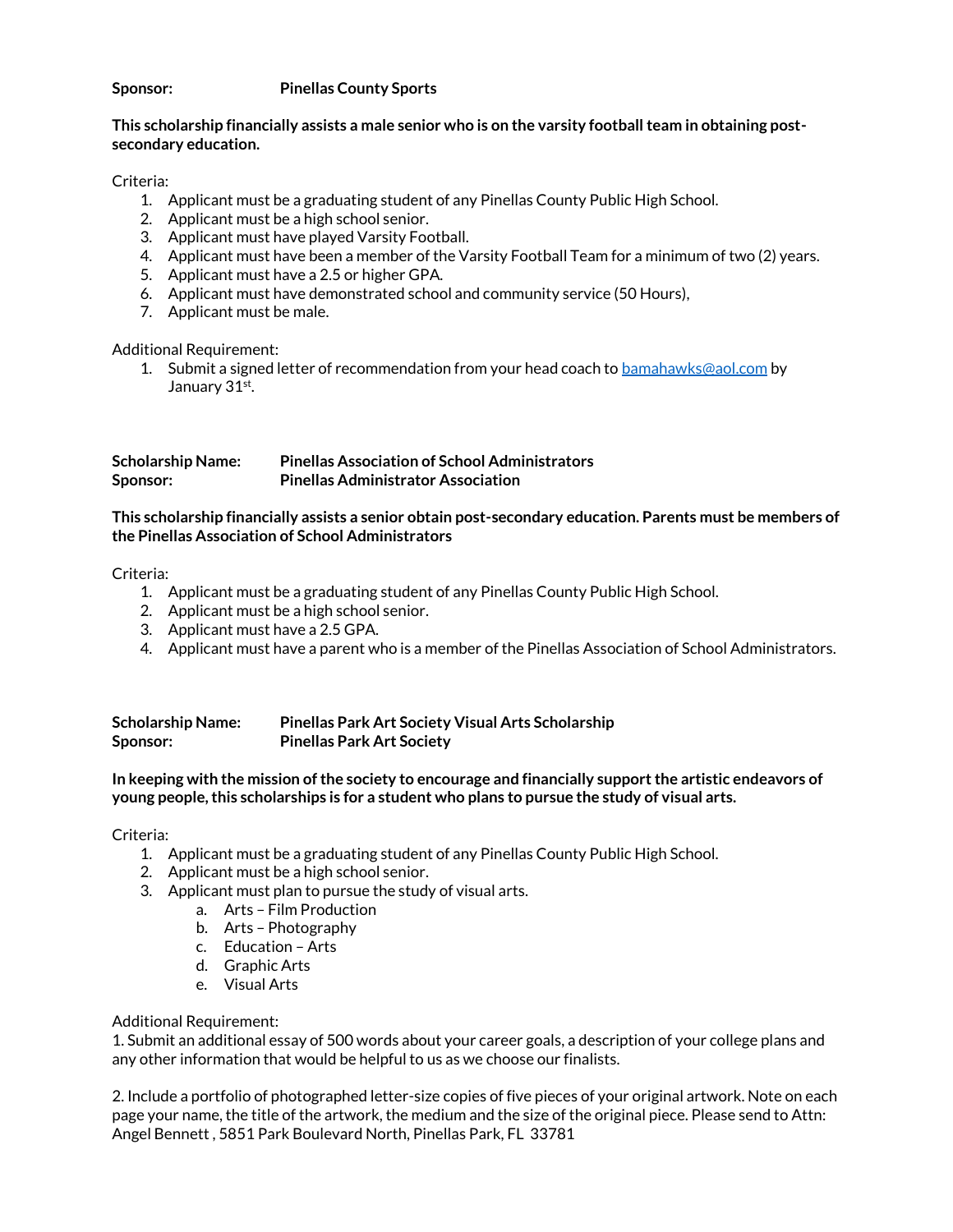# **Scholarship Name: Pinellas Public Defender's Office Scholarship Sponsor: Public Defender's Office – 6 th Circuit**

# **This scholarship financially assists a senior whose family member works for the Public Defender's Office.**

Criteria:

- 1. Applicant must be a graduating student of any Pinellas County Public High School.
- 2. Applicant must be a high school senior.
- 3. Applicant must have a family member who is employed by the Public Defender's Office, Sixth Judicial Circuit of Florida. Please provide name.

Additional Requirement:

1. You have indicated that you have a family member who is employed by the Public Defender's Office, Sixth Judicial Circuit of Florida. Please provide the name of the relative and your name via email to [briansolda@wearethehope.org](mailto:briansolda@wearethehope.org) by January 15<sup>th</sup> in order to be eligible for this scholarship.

| <b>Scholarship Name:</b> | <b>Pinellas Promise Music Education Scholarship</b> |
|--------------------------|-----------------------------------------------------|
| Sponsor:                 | <b>Pinellas County Music Educator's Association</b> |

# **This scholarship is awarded to a senior who is pursuing a career in music education**

Criteria:

- 1. Applicant must be a graduating student of any Pinellas County Public High School.
- 2. Applicant must be a high school senior.
- 3. Applicant must have a 2.5 or higher GPA.
- 4. Applicant must plan to pursue a career in music.
- 5. Applicant must have demonstrated school and community service (50 Hours).
- 6. Applicant must have demonstrated need for financial assistance.

| <b>Scholarship Name:</b> | <b>Professional Association of Visual Artists Scholarship</b> |
|--------------------------|---------------------------------------------------------------|
| Sponsor:                 | <b>Professional Association of Visual Artists</b>             |

# **This scholarship financially assists a senior of any Pinellas County Public High School who is pursuing a university/college major in visual arts.**

Criteria:

- 1. Applicant must be a graduating student of any Pinellas County Public High School.
- 2. Applicant must be high school senior.
- 3. Applicant must have a 2.0 or higher GPA.
- 4. Applicant must plan to pursue a degree in visual arts.
- 5. Applicant must demonstrate financial need.
- 6. 3 awards \$2,000 each
- 7. Non-renewable

Additional Requirement:

- 1. Applicants must complete an additional essay listing achievements, involvement in visual arts, and future plans regarding post-secondary education and career goals.
- 2. Applicants must complete a portfolio of six (6) jpg images with descriptions of each submitted work.
- 3. Submit essay and portfolio t[o https://pava-artists.org/pava-scholarship](https://pava-artists.org/pava-scholarship) by January 31st.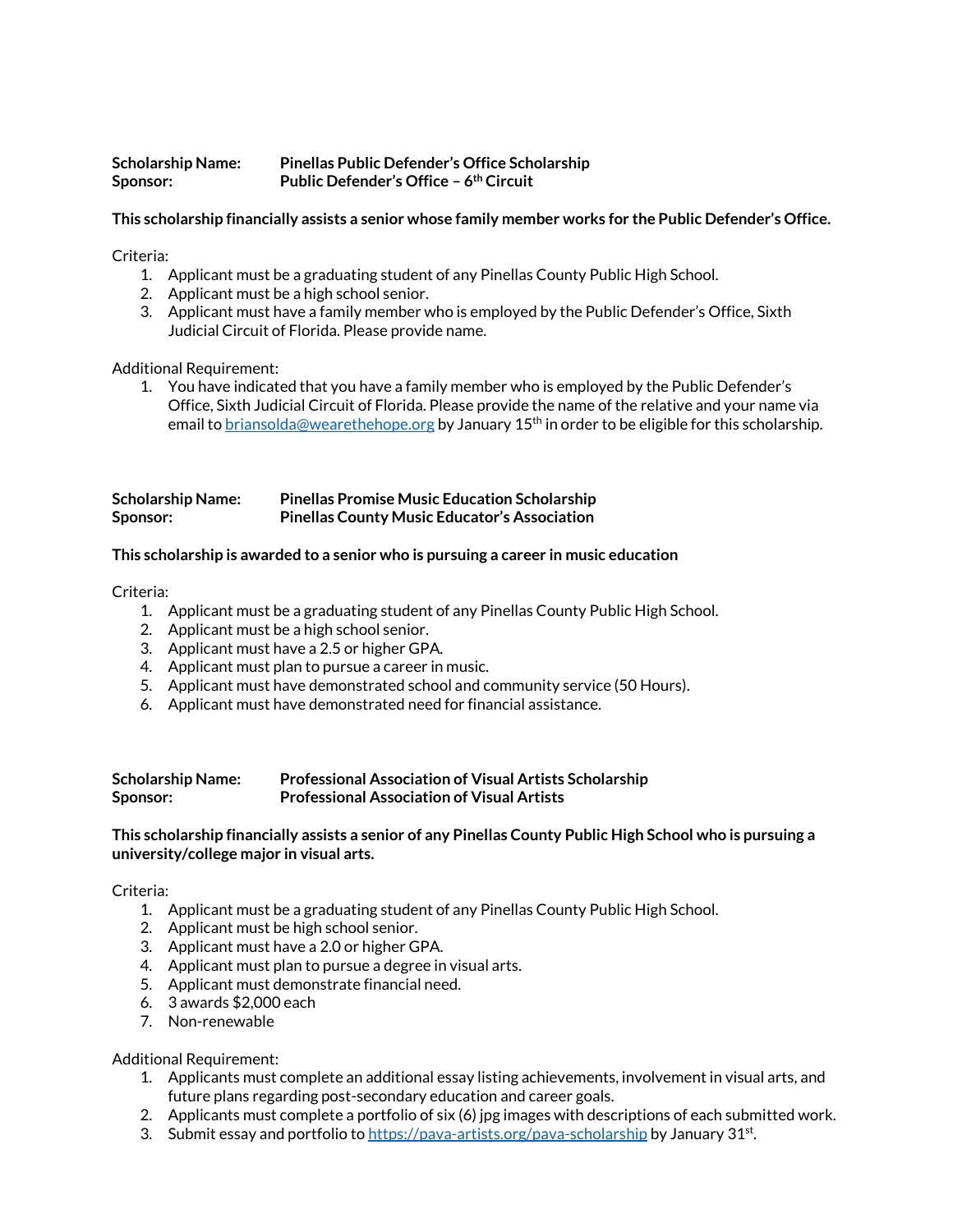# **Scholarship Name: Public Service Education Foundation of Pinellas Park Scholarship Sponsor: Public Service Education Foundation**

## **This scholarship financially assists a senior graduating from Pinellas Park High School in obtaining postsecondary education in public service.**

# Criteria:

- 1. Applicant must be a graduating student of Pinellas Park High School.
- 2. Applicant must be a high school senior.
- 3. Applicant must have a 3.0 or higher GPA.
- 4. Applicant must plan to pursue a career in Public Service Law Enforcement, First Responders, Engineering, Human Resources, Human Relations, Criminal Justice, Public Works, Public Administration, or Public Affairs.
- 5. Applicant must have demonstrated school and community service (20 Hours).
- 6. Applicant must have participated in extracurricular activities, clubs, and or sports in high school.

| <b>Scholarship Name:</b> | <b>Richard Allen Memorial Scholarship</b> |
|--------------------------|-------------------------------------------|
| Sponsor:                 | The Richard Allen Endowment Fund          |

# **This scholarship, in memory of Richard Allen, financially assists a senior from Pinellas Park High School in obtaining post-secondary education.**

# Criteria:

- 1. Applicant must be a graduating student of Pinellas Park High School.
- 2. Applicant must be a high school senior.
- 3. Applicant must have participated in art, music, or theatre/drama classes
- 4. Applicant must have a 2.6 or higher GPA
- 5. Applicant must have demonstrated school and community service (50 hours)

| <b>Scholarship Name:</b> | Richard O. Jacobson Culinary Arts Scholarship |
|--------------------------|-----------------------------------------------|
| Sponsor:                 | Richard O. Jacobson Endowment Fund            |

#### **This scholarship, in memory of Richard O. Jacobson, is awarded to students graduating from Tarpon Springs High School and have actively participated in the Jacobson Culinary Arts Program.**

#### Criteria:

- 1. Applicant must be a graduating student of Tarpon Springs High School Culinary Arts Program.
- 2. Applicant must be a high school senior.
- 3. Applicant must have a 2.5 or higher GPA.
- 4. Applicant must have completed a minimum of two (2) semesters of culinary or hospitality courses.
- 5. Applicant must plan to pursue a career in culinary arts or a hospitality program.

| <b>Scholarship Name:</b> | Robert J. Godsey Memorial Scholarship |
|--------------------------|---------------------------------------|
| Sponsor:                 | <b>Pola Godsey</b>                    |

**This scholarship, in memory of Robert J. Godsey, financially assists a graduating senior from Enterprise High School in obtaining post-secondary education.**

Criteria:

1. Applicant must be a graduating student of Enterprise High School.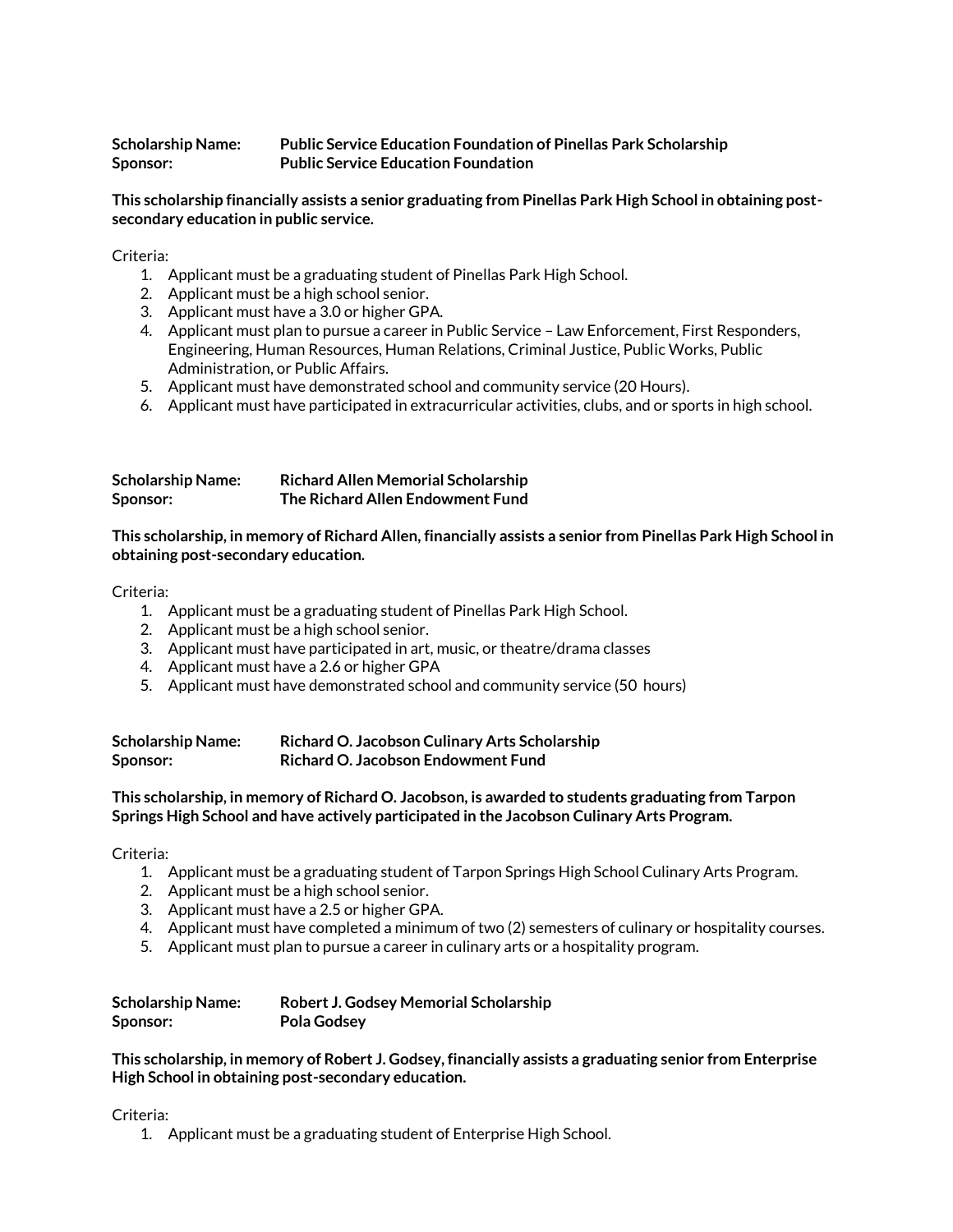- 2. Applicant must be a high school senior.
- 3. Applicant must have a 2.75 or higher GPA.
- 4. Applicant must have demonstrated school and community service (20 hours)
- 5. Applicant's household income must not exceed \$75,000.00.

Additional Requirements:

- 1. Applicants must complete an additional 100 word essay explaining how they plan to make our world a better place after they graduate.
- 2. Submit essay to greg.kahn@enterrprisehs.org by January 31st.

| <b>Scholarship Name:</b> | <b>Richard Jones Memorial Scholarship</b> |
|--------------------------|-------------------------------------------|
| Sponsor:                 | Boca Ciega High School Alumni             |

#### **This scholarship is in memory of Richard Jones who was the first principal at Boca Ciega High School.**

Criteria:

- 1. Applicant must be a graduating student of Boca Ciega High School.
- 2. Applicant must be a high school senior.
- 3. Applicant must plan to pursue a career in Education.
- 4. Applicant must have a 3.0 or higher GPA.

**Scholarship Name: Scott & Joan Rose Scholarship Sponsor: The Rose Family**

**This scholarship, in memory of Scott and Joan Rose, financially assists a senior in obtaining postsecondary education.**

- 1. Applicant must be a graduating student of any Pinellas County Public High School.
- 2. Applicant must be a high school senior.
- 3. Applicant must have a 3.0 or higher GPA.
- 4. Applicant must attend a Florida college or university.
- 5. Applicant must plan to pursue a career in education.
	- a. Education Arts
	- b. Education Elementary
	- c. Education Math
	- d. Education Music
	- e. Education Other
	- f. Education Secondary
- 6. Applicant must have demonstrated school and community services (50 hours).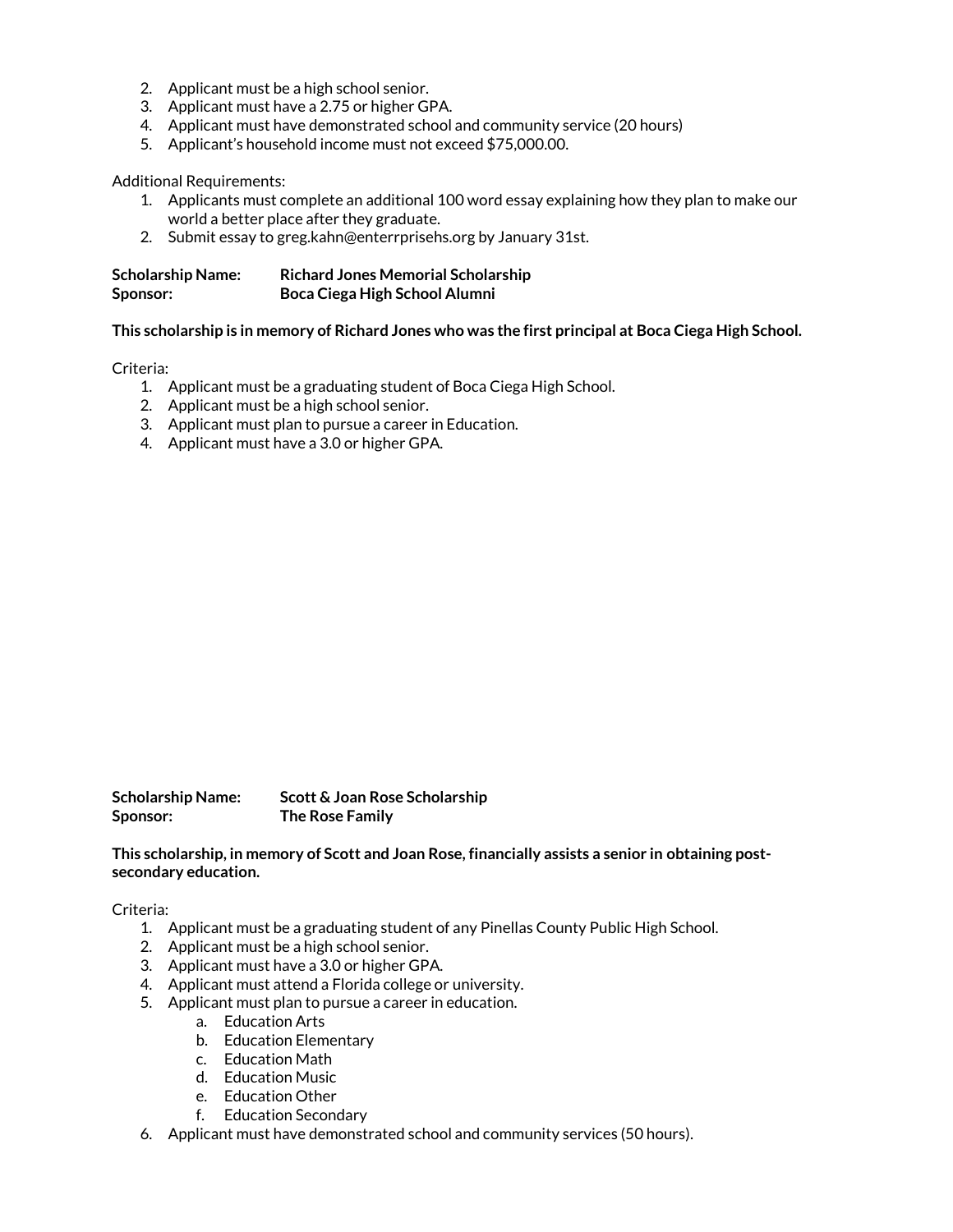**Scholarship Name: Rotary Club of Dunedin Scholarship Sponsor: Rotary Club of Dunedin**

**This scholarship provides opportunities to a Dunedin High School student or resident of Dunedin who will further the Rotary ideal of "Service above Self".**

Criteria:

- 1. Applicant must be a graduating student of from Dunedin High School.
- 2. Applicant must be a high school senior.
- 3. Applicant must have a 3.0 or higher GPA.
- 4. Applicant must have demonstrated school and community services (50 hours).
- 5. Applicant must participate in the Interact Club.
- 6. Preference given to students attending a Florida college or university

| <b>Scholarship Name:</b> | Rotary Club of Indian Rocks Beach - John J. Todia, III Arts |
|--------------------------|-------------------------------------------------------------|
| Sponsor:                 | Indian Rocks Beach Rotary Foundation, Inc.                  |

**This scholarship, in memory of John J. Todia, III, financially assists a senior form Largo, Osceola, or Seminole High School who is majoring in art, music, or the performing arts.**

- 1. Applicant must be a graduating student of Largo, Osceola Fundamental, or Seminole High School.
- 2. Applicant must be a high school senior.
- 3. Applicant must plan to major in the arts.
- 4. Applicant must participate in extracurricular activities related to the arts.
	- a. Arts Cinematography
	- b. Arts Dance
	- c. Arts Drama
	- d. Arts Film Production
	- e. Arts Instrumental
	- f. Arts Music
	- g. Arts Photography
	- h. Arts Theatre
	- i. Arts Vocal
	- j. Arts Visual
- 5. Applicants must have demonstrated school and community services (50 hours).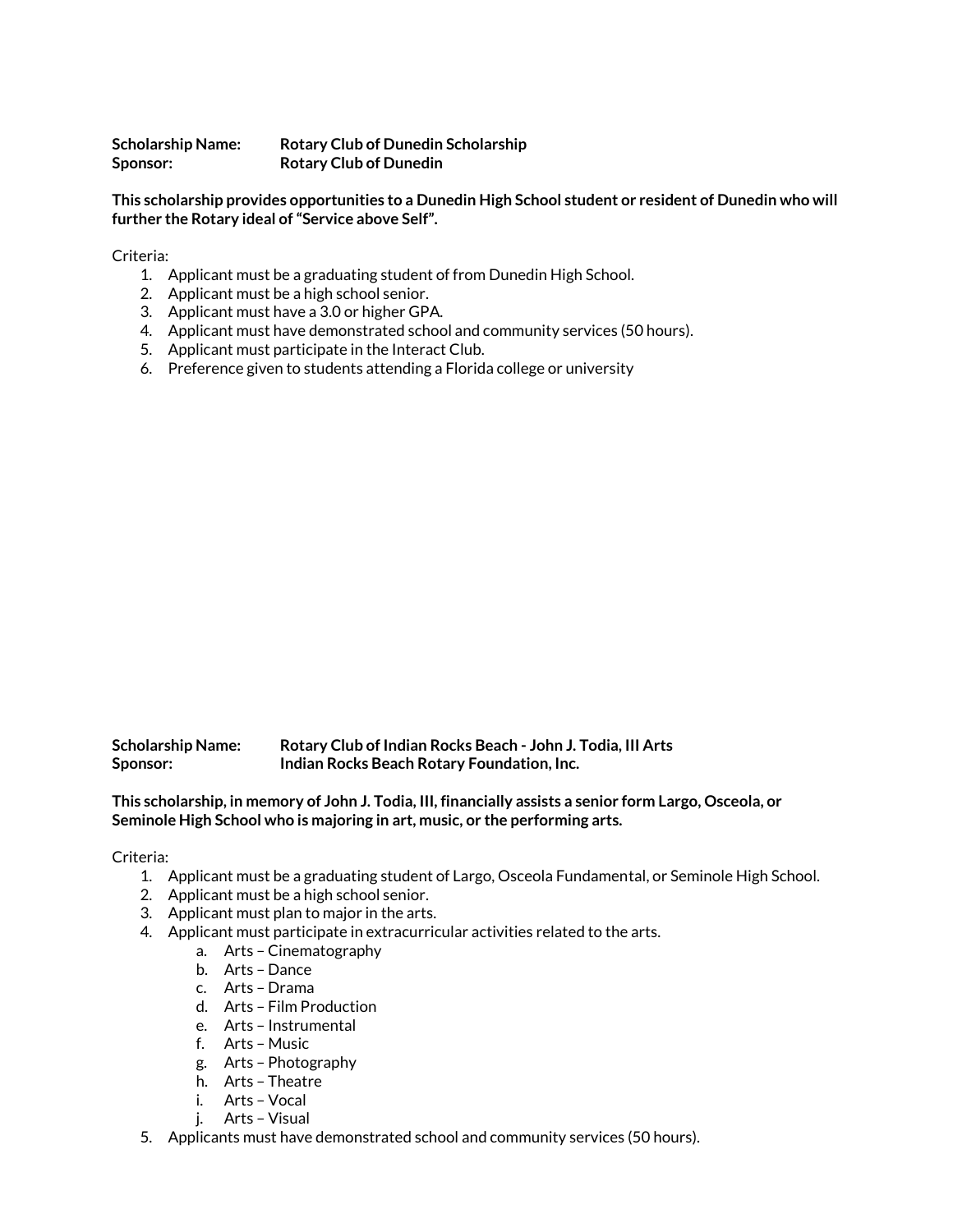Additional Requirement:

1. Finalists may be interviewed by the sponsor and/or requested to provide a sample of artistic works

**Scholarship Name: Rotary Club of Largo Scholarship Sponsor: Rotary Club of Largo**

**This scholarship financially assists a senior from Largo High School who is involved in school activities and community volunteer service.** 

Criteria:

- 1. Applicant must be a graduating student of Largo High School.
- 2. Applicant must be a high school senior.
- 3. Applicant must have demonstrated school and community service (50 hours),
- 4. Applicant must have a 2.5 or higher GPA.

Additional Requirement:

1. Applicants may be requested to complete an additional essay describing what the Rotary 4-Way Test means to you.

| <b>Scholarship Name:</b> | <b>Rotary Club of Seminole Academic Scholarship</b> |
|--------------------------|-----------------------------------------------------|
| Sponsor:                 | <b>Rotary Club of Seminole</b>                      |

**This scholarship is to assist students in need who are also academically proficient to further the Rotary Club of Seminole's mission of giving back to the community.**

Criteria:

- 1. Applicant must be a graduating student of Seminole High School.
- 2. Applicant must be a high school senior.
- 3. Applicant must have a 3.5 or higher GPA.
- 4. Applicant must participate in extra-curricular activities throughout high school.
- 5. Applicant must be involved in the community.

| <b>Scholarship Name:</b> | Rotary Club of Seminole Lake-Dudley Hastings Scholarship |
|--------------------------|----------------------------------------------------------|
| Sponsor:                 | <b>Rotary Club of Seminole Lake</b>                      |

**This scholarship is in memory of Dudley Hastings, a long-time member of the Rotary Club who volunteered hundreds of hours with the students at the Osceola High School Interact Club.** 

Criteria:

- 1. Applicant must be a graduating student of Osceola Fundamental High School.
- 2. Applicant must be a high school senior.
- 3. Applicant must have a 2.0 or higher GPA.
- 4. Applicant must have demonstrated school and community service (50 hours).
- 5. Applicant must participate in the Interact Club

| <b>Scholarship Name:</b> | Rotary Club of Seminole Lake - Evan Huffman Memorial |
|--------------------------|------------------------------------------------------|
| Sponsor:                 | <b>Rotary Club of Seminole Lake</b>                  |

**This scholarship is in memory of Evan Huffman, a former member's son who was a Seminole High School student.**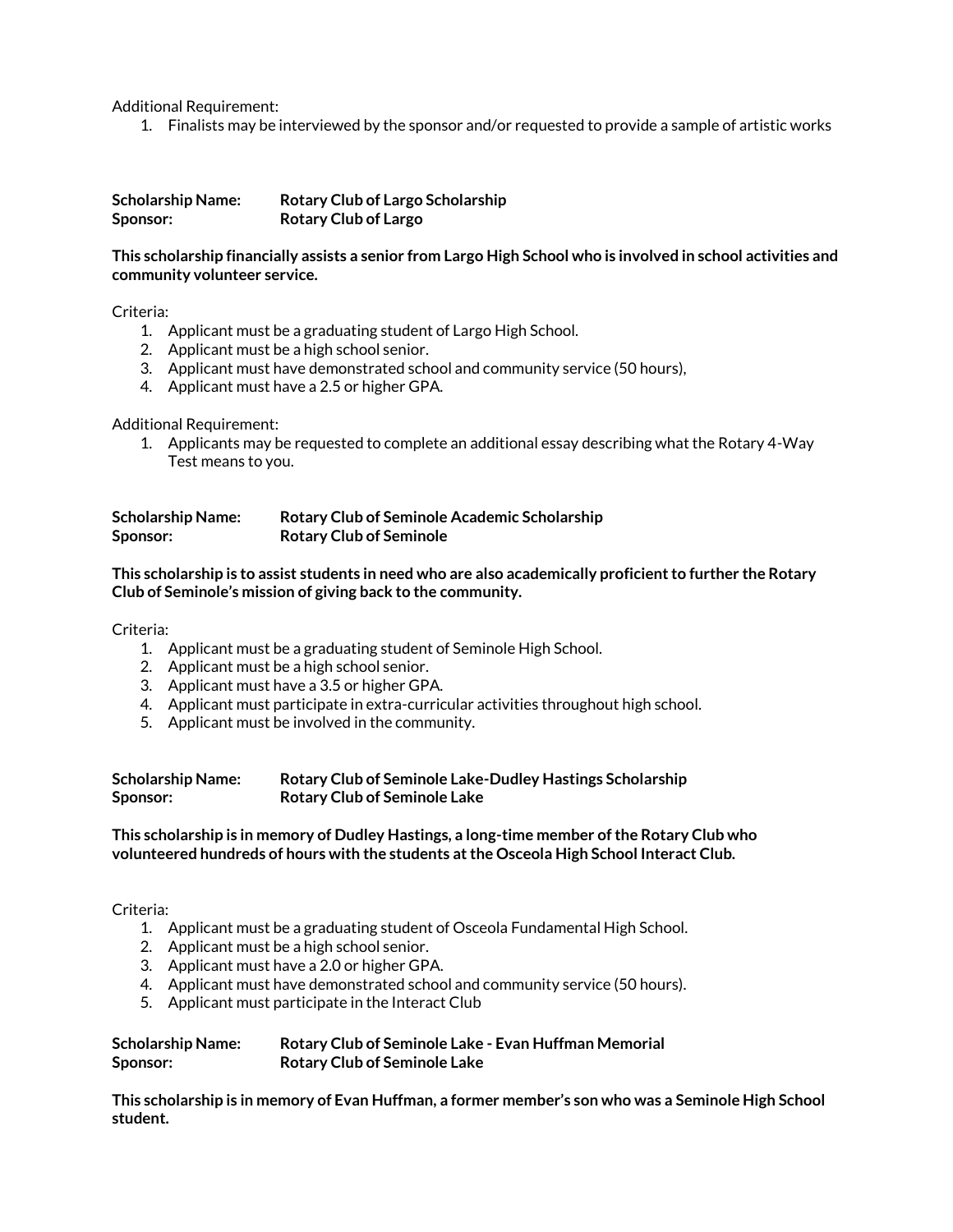Criteria:

- 1. Applicant must be a graduating student of Seminole High School.
- 2. Applicant must be a high school senior.
- 3. Applicant must have a 2.0 or higher GPA.
- 4. Applicant must have demonstrated school and community service (50 hours).
- 5. One award \$500

| <b>Scholarship Name:</b> | Rotary Club of Seminole Lake - Argel Jordan Scholarship |
|--------------------------|---------------------------------------------------------|
| Sponsor:                 | <b>Rotary Club of Seminole Lake</b>                     |

**This scholarship is in memory of a club member that was a Pinellas County principal. The senior student from Osceola High School must be pursuing a career in education.**

Criteria:

- 1. Applicant must be a graduating student of Osceola Fundamental High School.
- 2. Applicant must be a high school senior.
- 3. Applicant must have a 2.0 or higher GPA.
- 4. Applicant must have demonstrated school and community service (50 hours).

**Scholarship Name: Rotary Club of Seminole Lake Scholarship Sponsor: Rotary Club of Seminole Lake**

**This scholarship financially assists a senior from Osceola High School in obtaining post-secondary education.**

Criteria:

- 1. Applicant must be a graduating student of Osceola Fundamental High School.
- 2. Applicant must be a high school senior.
- 3. Applicant must have a 2.0 or higher GPA.
- 4. Applicant must have demonstrated school and community service (50 hours).
- 5. Applicant must plan to pursue a career in Education.
	- a. Education Arts
	- b. Education Elementary
	- c. Education Math
	- d. Education Music
	- e. Education Other
	- f. Education Secondary

**Scholarship Name: Rotary Club of Tarpon Springs Scholarship**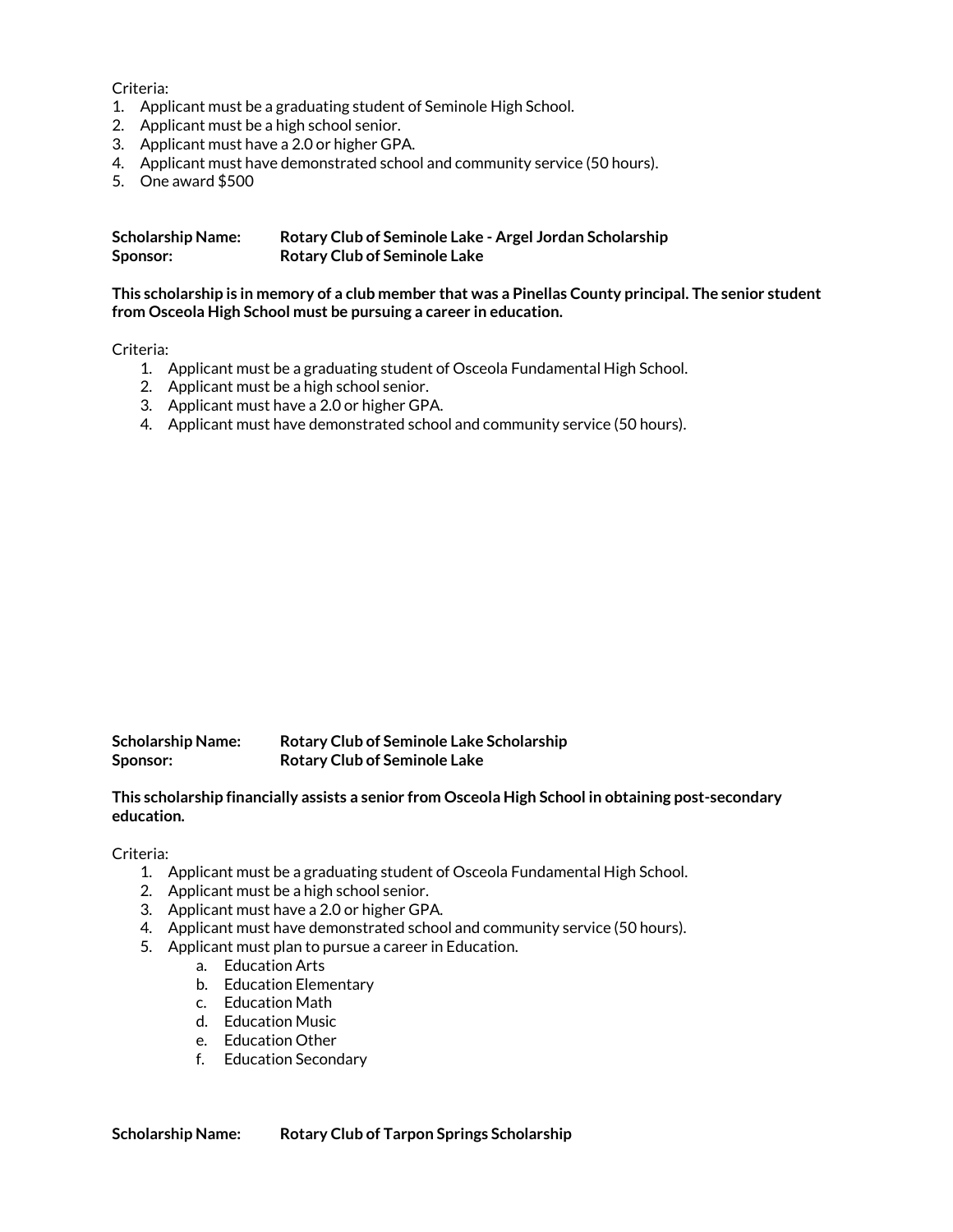# **Sponsor: Rotary Club of Tarpon Springs**

# **This scholarship provides a scholarship for a student graduating from Tarpon Springs High School.**

Criteria:

- 4. Applicant must be a graduating student of Tarpon Springs High School.
- 5. Applicant must be a high school senior.
- 6. Applicant must have demonstrated school and community service (50 hours).
- 7. Applicant must have participated in school clubs & extracurricular activities.

Additional Requirement:

2. Applicants must complete an additional brief essay, 100-+200 words, relating what you know about the Rotary and its' impact on communities. Submit essay to <u>[robinbwikle@gmail.com](mailto:robinbwikle@gmail.com)</u> January 31<sup>st</sup>.

**Scholarship Name: Ryan Wells Foundation Scholarship Sponsor: Ryan Wells Foundation**

**The Ryan Wells Foundation Scholarship is for students attending a post-secondary institution to attain a certification, associates or bachelors' degree in culinary arts and/or hospitality related field. These areas must be the main field of study. Minors in these fields are not eligible.** 

Criteria:

- 1. Applicant must be a high school senior graduating from Bayside, Dixie Hollins, Lealman Innovation Academy, Northeast, Osceola Fundamental, or Tarpon Springs. If at another Pinellas County High School they must be dually enrolled at Pinellas Technical College for culinary arts or baking and pastry.
- 2. Applicant must have completed two (2) years of culinary or hospitality courses or one (1) year of dualenrollment at Pinellas Technical College for culinary arts and/or baking and pastry by the time of graduation.
- 3. Applicant must have a minimum GPA of 2.5
- 4. Applicant must be pursuing a certification, associates or bachelor's degree in a culinary art or hospitality related field. Minors in these fields are not eligible.

Additional Requirements: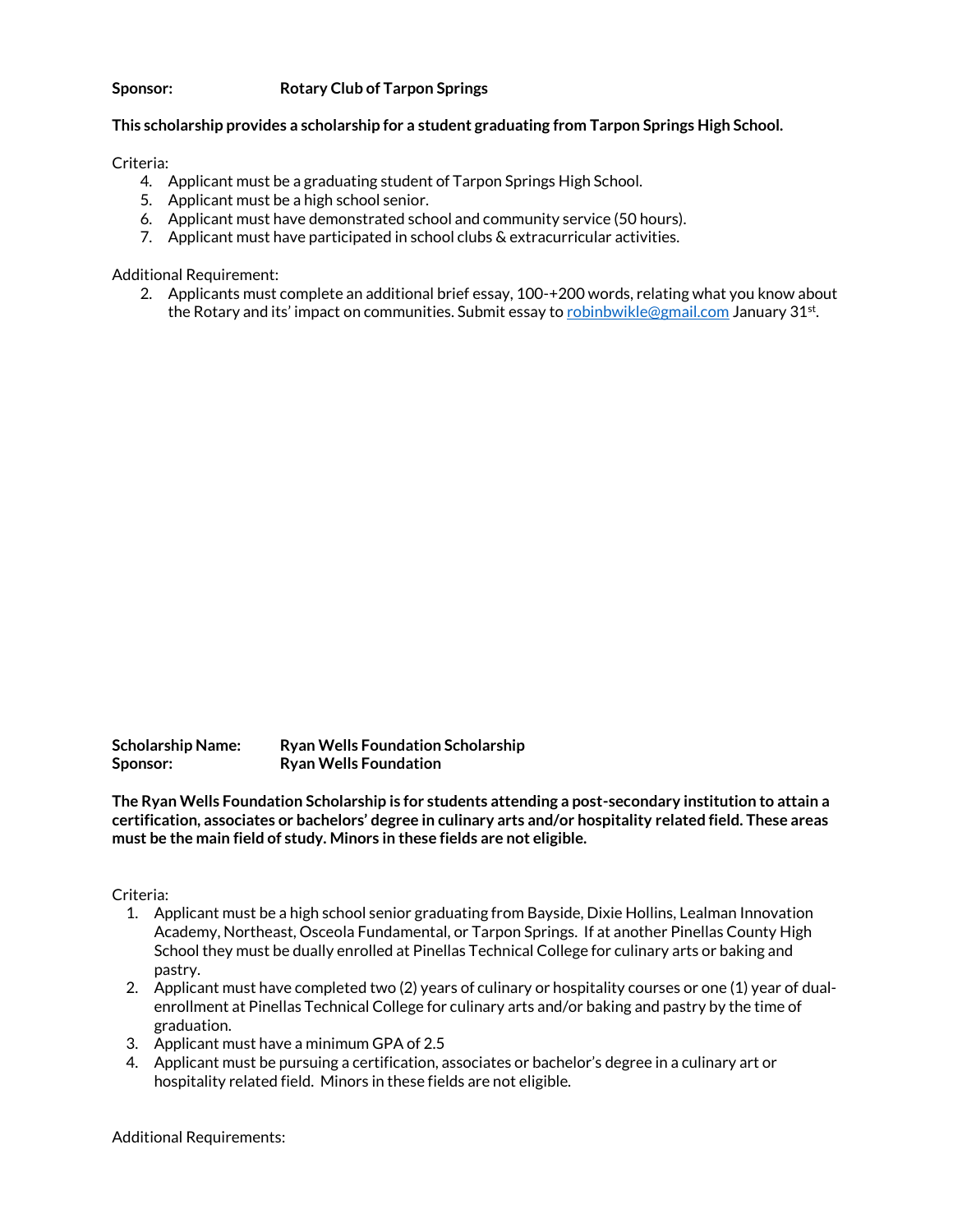- 1. Applicants must complete an additional 300-word essay on their future plans including what postsecondary institution they wish to attend, degree (s) sought after, and their career plans in the industry. Include at the top of the page: name, address, phone, and email.
- 2. Provide 1 to 2 letters of recommendations from a non-culinary teacher, employer, or another adult familiar with your culinary and/or hospitality skills. Letters from culinary teachers and immediate family members will not be accepted
- 3. Submit all information to [info@ryanwellsfoundation.com](mailto:info@ryanwellsfoundation.com) or mail to: The Ryan Wells Foundation, 3636 Woodridge Place, Palm Harbor, FL 34684 by January 15, 2020.
- 4. Applicants who meet the criteria and have completed their additional requirements will be granted a required interview for further consideration.
- 5. Applicant must use scholarship funds to enroll in any post-secondary institution for culinary, baking and pastry and/or hospitality related program within 1 year of high school graduation.

| <b>Scholarship Name:</b> | <b>Safety Harbor Chamber of Commerce</b> |
|--------------------------|------------------------------------------|
| Sponsor:                 | <b>Safety Harbor Chamber of Commerce</b> |

# **This scholarship financially assists a senior who resides in Safety Harbor in obtaining post-secondary education.**

Criteria:

- 1. Applicant must be a graduating student of Countryside High School.
- 2. Applicant must be a high school senior.
- 3. Applicant must have a 3.0 or higher GPA.
- 4. Applicant must be a resident of Safety Harbor,
- 5. Demonstrated school and community service, (40 hours).

# **Scholarship Name: Safety Harbor Chamber of Commerce Entrepreneurial Scholarship**

**Sponsor: Safety Harbor Chamber of Commerce**

# **This scholarship financially assists a senior who resides in Safety Harbor in obtaining post-secondary education.**

Criteria:

- 1. Applicant must be a graduating student of Countryside High School.
- 2. Applicant must be a high school senior.
- 3. Applicant must have a 3.0 or higher GPA.
- 4. Applicant must be a resident of Safety Harbor,
- 5. Demonstrated school and community service, (40 hours).

#### **Additional Criteria**

Must submit at least a 200 word essay displaying their entrepreneurial spirit. Essay to be emailed to [Susan@safetyharborchamber.com](mailto:Susan@safetyharborchamber.com) no later than January 30, 2020.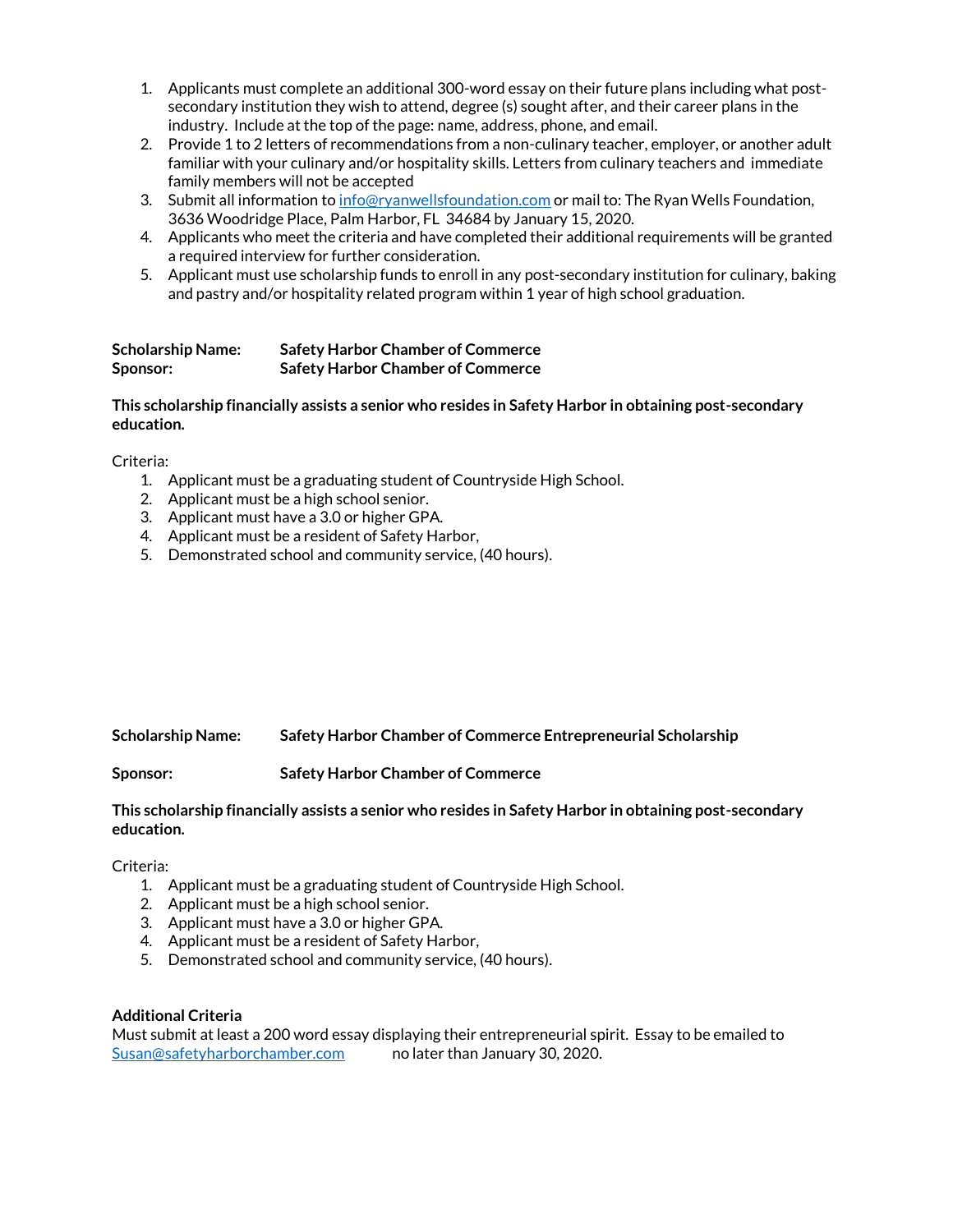### **Sponsor: Safety Harbor Resort & Spa - George Touloumis Memorial Scholarship Safety Harbor Chamber of Commerce**

**This scholarship, in memory of George Touloumis, financially assists a senior who resides in Safety Harbor in obtaining post-secondary education.**

Criteria:

- **1. Scholarship Name: George Touloumis Memorial Scholarship**
- 2. Applicant must be a graduating student of any Pinellas County Public High School.
- 3. Applicant must be a high school senior.
- 4. Applicant must have a 3.0 or higher GPA.
- 5. Applicant must be a resident of Safety Harbor.
- 6. Applicant must have demonstrated school and community service (50 hours)

Additional Requirement:

1. Applicants must complete an additional 100-200 word essay answering, "Why do you need this scholarship." Please submit essay to [adissanayake@safetyharborresort.com](mailto:adissanayake@safetyharborresort.com) and [lmargarone@safetyharborresort.com](mailto:lmargarone@safetyharborresort.com) January 31st.

| <b>Scholarship Name:</b> | Seminole High Remembered Classmates (1989) Scholarship |
|--------------------------|--------------------------------------------------------|
| Sponsor:                 | Seminole High School Class of 1989                     |

**This scholarship financially assists a student from Seminole High School in obtaining post-secondary education.**

Criteria:

- 1. Applicant must be a graduating student of Seminole High School.
- 2. Applicant must be a high school senior.
- 3. Applicant must have a 2.5 or higher GPA.
- 4. Applicant must have demonstrated school and community service (50 hours)

Additional Requirements:

- 1. Applicants must complete an additional 750 to 1500 word essay on the topic, "How would I honor/remember a classmate that has passed away after graduation and why they made that choice"
- 2. Submit a letter of recommendation from a teacher, guidance counselor, or coach.
- 3. There will be a possible interview with the finalists.
- **4.** Submit essay and lette[r suzan.lough@gmail.com](mailto:suzan.lough@gmail.com) by January 31st.

**Scholarship Name: Stephen B. Katzaras Scholarship**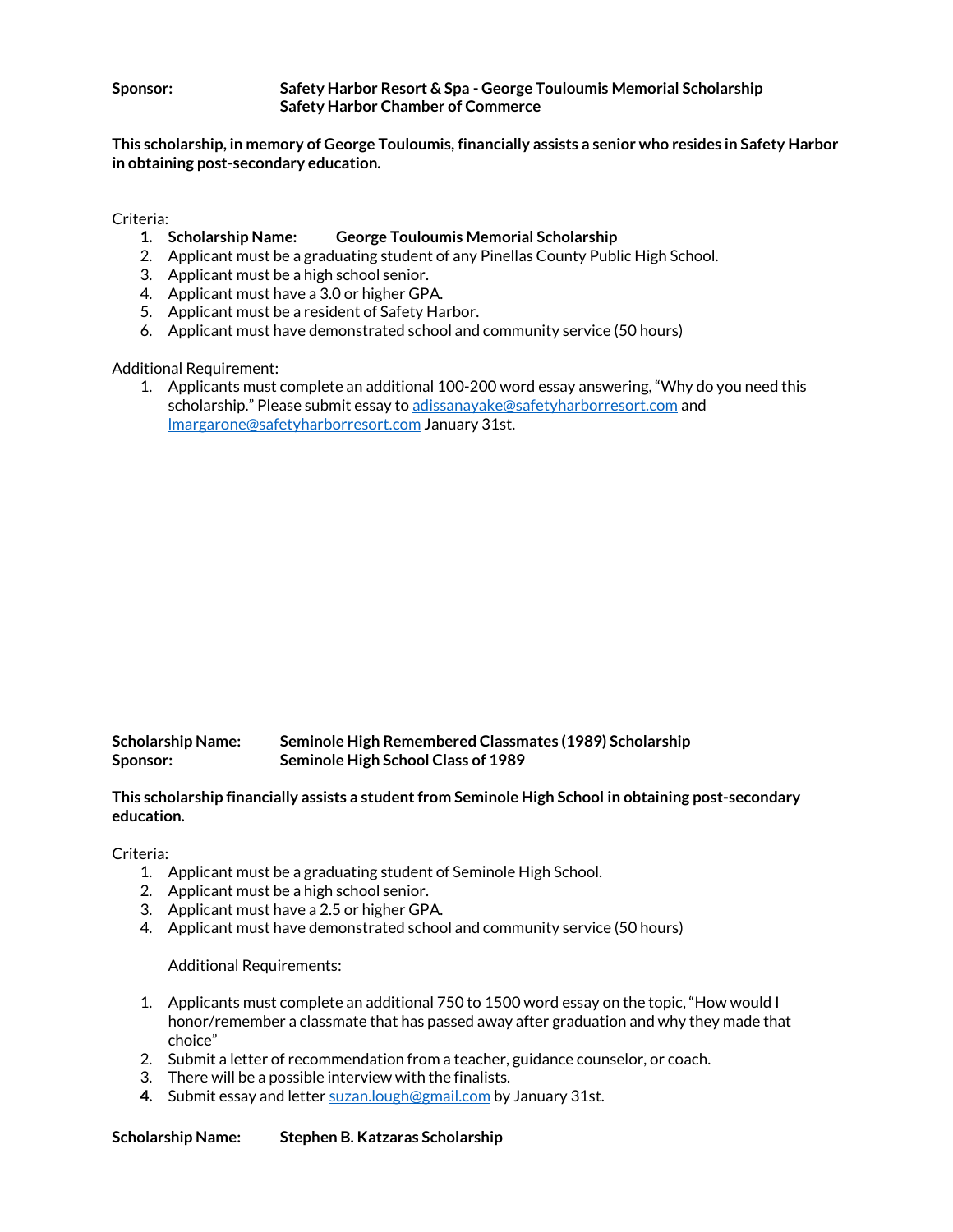**Sponsor: The Katzaras Family**

**This scholarship, in memory of Stephen B. Katzaras, financially assists a senior from Tarpon Springs High School who is of Greek descent.** 

Criteria:

- 1. Applicant must be a graduating student of Tarpon Springs High School.
- 2. Applicant must be a high school senior.
- 3. Applicant must have a 3.0 or higher GPA.
- 4. Applicant must be of Greek Descent.
- 5. Applicant must attend a Florida College or University.

**Scholarship Name: St. Petersburg Civitan Club Scholarship Sponsor: St. Petersburg Civitan Club**

**This scholarship will award St. Petersburg High School Junior Civitans who have demonstrated school and community service the opportunity for post-secondary education.**

Criteria:

- 1. Applicant must be a graduating student of St. Petersburg High School.
- 2. Applicant must be a high school senior.
- 3. Applicant must have a 3.0 or higher GPA.
- 4. Applicant must have demonstrated school and community service (50 hours)
- 5. Applicant must participate in the Junior Civitan Club.

Additional Requirements:

- 1. Applicants must complete an additional 200 to 500 word essay answering, "How my volunteering benefits both my community and me".
- 2. Provide a signed letter from the SPHS Jr. Civitan Club faculty sponsor.
- **3.** Submit essay and letter t[o bonnieruth09@gmail.com](mailto:bonnieruth09@gmail.com) by January 31st.

| <b>Scholarship Name:</b> | <b>Suncoast Jazz Society Scholarship</b> |
|--------------------------|------------------------------------------|
| Sponsor:                 | <b>Suncoast Society</b>                  |

**This scholarship was created to keep Jazz alive, especially Dixieland Style.** 

Criteria:

- 1. Applicant must be a graduating student of any Pinellas County Public High School.
- 2. Applicant must be a high school senior.
- 3. Applicant must plan to pursue a career in music.
- 4. Applicant must have demonstrated musical proficiency with a strong interest in furthering their studies in classic jazz music and must be a music major.

Additional Requirements:

1. A recommendation letter from a Band Director, Music Teacher or other sponsor familiar with applicant's character and seriousness of classic jazz is required.

| <b>Scholarship Name:</b> | <b>Sunrise Rotary Scholarship - David Stout</b> |
|--------------------------|-------------------------------------------------|
| Sponsor:                 | <b>Sunrise Rotary Club</b>                      |

**This scholarship, in memory of David Stout, financially assists a senior in obtaining post-secondary education through Pinellas Technical College or other approved vocational program.**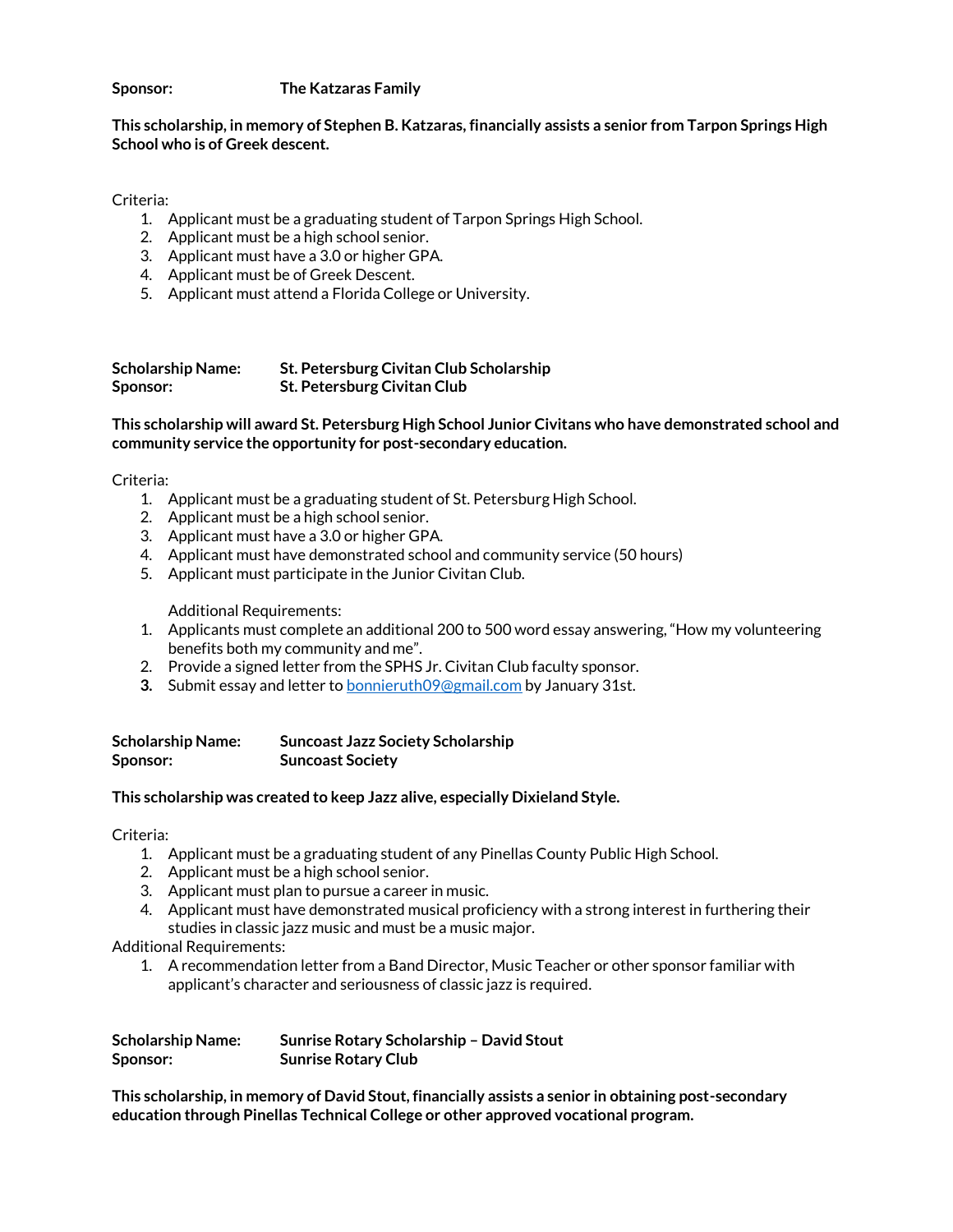Criteria:

- 1. Applicant must be a graduating student of any Pinellas County Public High School.
- 2. Applicant must be a high school senior.
- 3. Preference to dually enrolled students.
- 4. Applicant must plan to seek a degree or certification from a Vocational or Technical College.
- 5. Applicant must have a 2.5 or higher GPA.

| <b>Scholarship Name:</b> | <b>Suncoast Credit Union Scholarship</b> |
|--------------------------|------------------------------------------|
| Sponsor:                 | <b>Suncoast Credit Union</b>             |

#### **This scholarship financially assists a senior in obtaining post-secondary education.**

Criteria:

- 1. Applicant must be a graduating student of any Pinellas County Public High School.
- 2. Applicant must be a high school senior.
- 3. Applicant must be planning to attend a Florida College or University.
- 4. Applicant must be on free or reduced lunch.
- 5. Applicant's household income must not exceed \$40,000.

| <b>Scholarship Name:</b> | Suncoast Tiger Bay Club Dorothy Walker Ruggles Democracy |
|--------------------------|----------------------------------------------------------|
| Sponsor:                 | <b>Suncoast Tiger Bay Club</b>                           |

**This scholarship, in memory of Dorothy Walker Ruggles, financially assists a senior in obtaining postsecondary education.**

Criteria:

- 1. Applicant must be a graduating student of any Pinellas County Public High School.
- 2. Applicant must be a high school senior.
- 3. Applicant must have a 3.0 or higher GPA.
- 4. Applicant must have demonstrated leadership in public affairs through extracurricular activities.
- 5. Applicant's household income must not exceed \$60,000.

#### Additional Requirement:

1. Applicants must complete an additional 200-500 word essay with the topic: "My role in a changing America – How I see my future as a participant in American Democracy." Submit essay by email to [megan@stpetecatalyst.com](mailto:megan@stpetecatalyst.com) January 31st.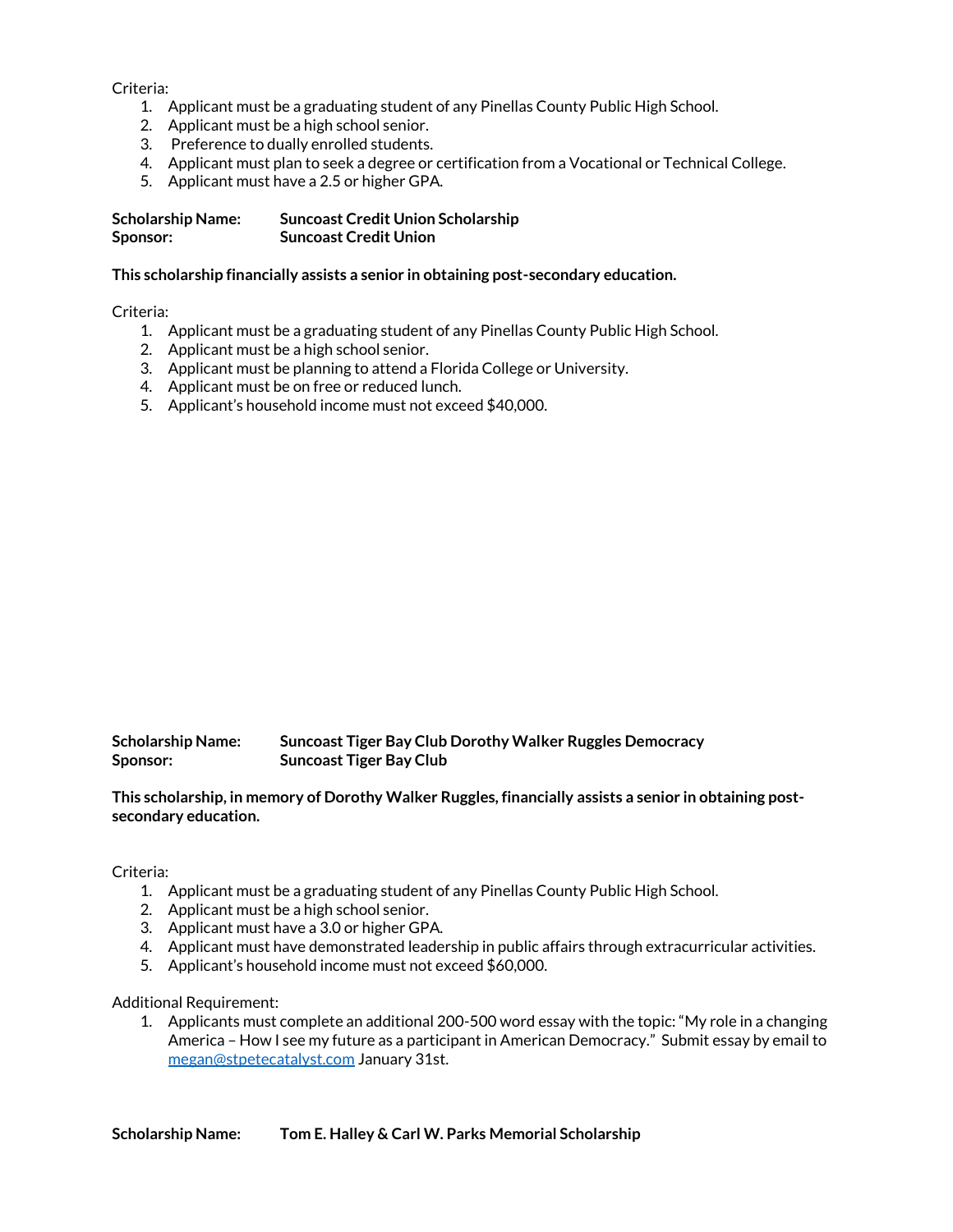**Sponsor: Halley Family**

# **This scholarship, in memory of Tom E. Halley and Carl W. Parks, financially assists a senior in obtaining post-secondary education.**

Criteria:

- 1. Applicant must be a graduating student of any Pinellas County Public High School.
- 2. Applicant must be a high school senior.
- 3. Applicant must have a 2.5 or higher GPA.
- 4. Applicant must be on free or reduced lunch.
- 5. Applicant's household Income must not exceed \$80,000.00.
- 6. Applicant must have demonstrated community and school service (50 hours).

| <b>Scholarship Name:</b> | Tom C. Harris Scholarship |
|--------------------------|---------------------------|
| Sponsor:                 | The Harris Family         |

**This scholarship, in memory of Tom C. Harris, a 1927 graduate of St. Petersburg High School and longtime editor of the St. Petersburg Times financially assists a senior who has exceled in a foreign language.**

Criteria:

- 1. Applicant must be a graduating student of St. Petersburg High School.
- 2. Applicant must be a high school senior.
- 3. Applicant must have a 3.0 or higher GPA.
- 4. Applicant must have completed  $3<sup>rd</sup>$  year or higher of a foreign language.
- 5. Applicant must be seeking a 4-year degree.
- 6. Applicant must have demonstrated participation in school and community service (50 hours)
- 7. Applicant must have ethical standards.
- 8. Applicant must be on Free or Reduced Lunch.

# **Scholarship Name: Treasure Island Art Guild Visual Arts Scholarship Sponsor: Treasure Island Art Guild**

#### **This scholarship financially assist seniors who are pursuing post-secondary education in the visual arts.**

Criteria:

- 1. Applicant must be a graduating student of any Pinellas County Public High School.
- 2. Applicant must be a high school senior.
- 3. Applicant must have a 2.9 or higher GPA
- 4. Applicant must plan to pursue a career in the visual or fine arts.
	- a. Arts Cinematography
	- b. Arts Photography
	- c. Arts Visual
	- d. Education Arts
	- e. Graphic Artist

Additional Requirements:

- 1. Applicants must provide a digital portfolio of six (6) to ten (10) images highlighting their original work via web link, or jump drive. Submit work by email to [scholarship@treasureislandartguild.org](mailto:scholarship@treasureislandartguild.org) or mail to Treasure Island Art Guild Scholarship Committee, PO Box 47001, St. Petersburg, FL 33743
- 2. Please provide a written description of your portfolio submission or of your experiences and future plans in the visual arts field.